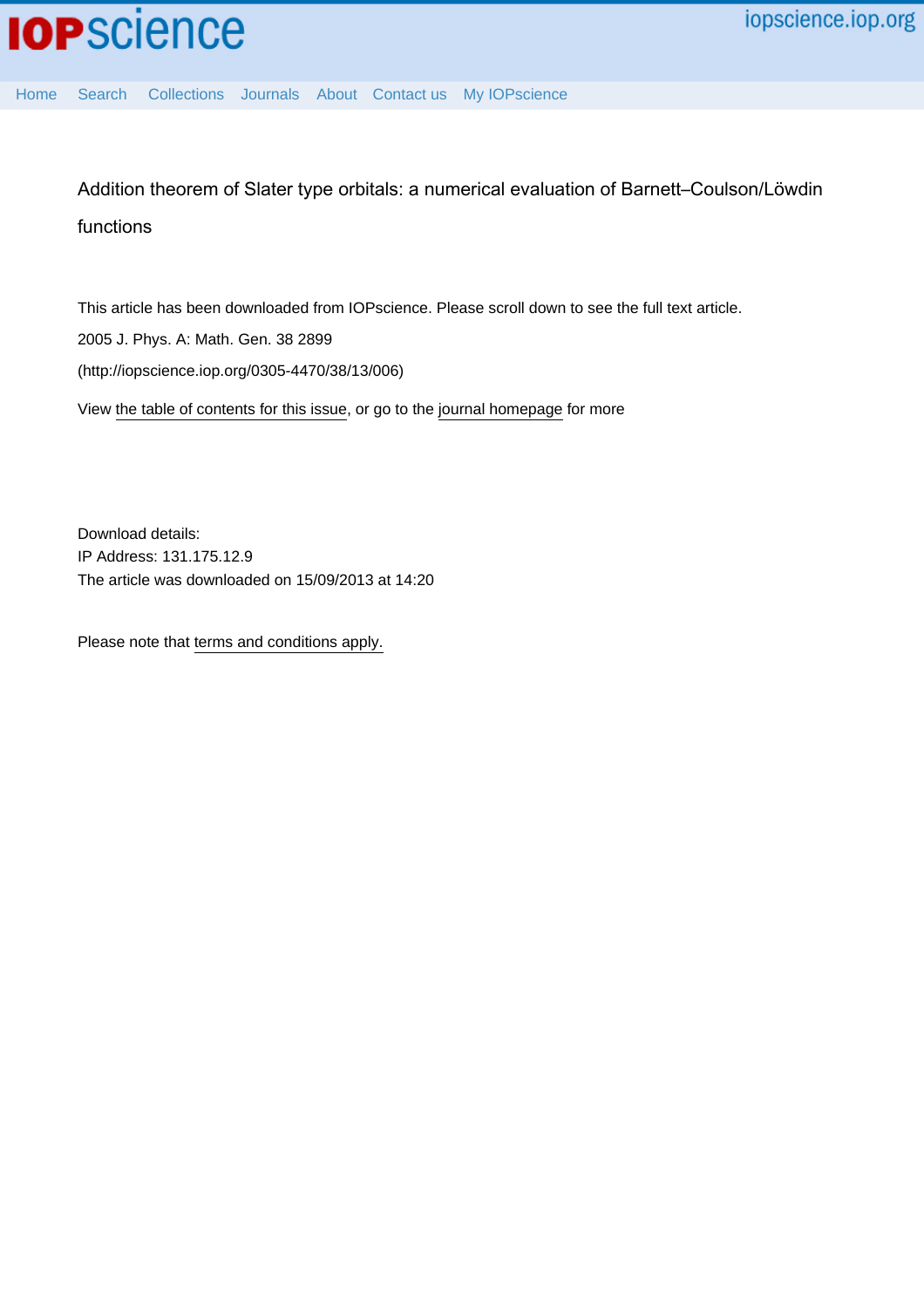J. Phys. A: Math. Gen. **38** (2005) 2899–2916 [doi:10.1088/0305-4470/38/13/006](http://dx.doi.org/10.1088/0305-4470/38/13/006)

# **Addition theorem of Slater type orbitals: a numerical evaluation of Barnett–Coulson***/***Lowdin functions ¨** \*

#### **Ahmed Bouferguene**

Faculté Saint Jean/University of Alberta, 8406-91 street, Edmonton, Alberta, T6C 4G9, Canada

E-mail: ahmed.bouferguene@ualberta.ca

Received 7 September 2004, in final form 1 February 2005 Published 14 March 2005 Online at [stacks.iop.org/JPhysA/38/2899](http://stacks.iop.org/ja/38/2899)

#### **Abstract**

When using the one-centre two-range expansion method to evaluate multicentre integrals over Slater type orbitals (STOs), it may become necessary to compute numerical values of the corresponding Fourier coefficients, also known as Barnett–Coulson/Löwdin Functions (BCLFs) (Bouferguene and Jones 1998 *J. Chem. Phys.* **109** 5718). To carry out this task, it is crucial to not only have a stable numerical procedure but also a fast algorithm. In previous work (Bouferguene and Rinaldi 1994 *Int. J. Quantum Chem.* **50** 21), BCLFs were represented by a double integral which led to a numerically stable algorithm but this turned out to be disappointingly time consuming. The present work aims at exploring another path in which BCLFs are represented either by an infinite series involving modified Bessel functions  $\mathbf{K}_{\nu}(\sqrt{a^2 + r^2})$  or by an integral whose integrand is a smooth function. Both of these representations have the advantage of being symmetrical with respect to the cusp parameter *a* and the radial variable *r*. As a consequence, it is no longer necessary to split the integrals over  $r \in [0, +\infty)$  into several components with a different analytical form in each of these. A numerical study is also carried out to help select the most appropriate method to be used in practice.

PACS numbers: 02.60.−x, 02.30.Gp, 31.15.Kb

(Some figures in this article are in colour only in the electronic version)

### **1. Introduction**

It is a well-known fact that in order to determine the electronic structure of any molecular system, one needs to solve the Schrödinger equation. Unfortunately, except for a few small systems of little interest such an equation cannot be fully solved. For practical purposes,

\* In memory of H W Jones (1927–2002), Florida A&M University.

0305-4470/05/132899+18\$30.00 © 2005 IOP Publishing Ltd Printed in the UK 2899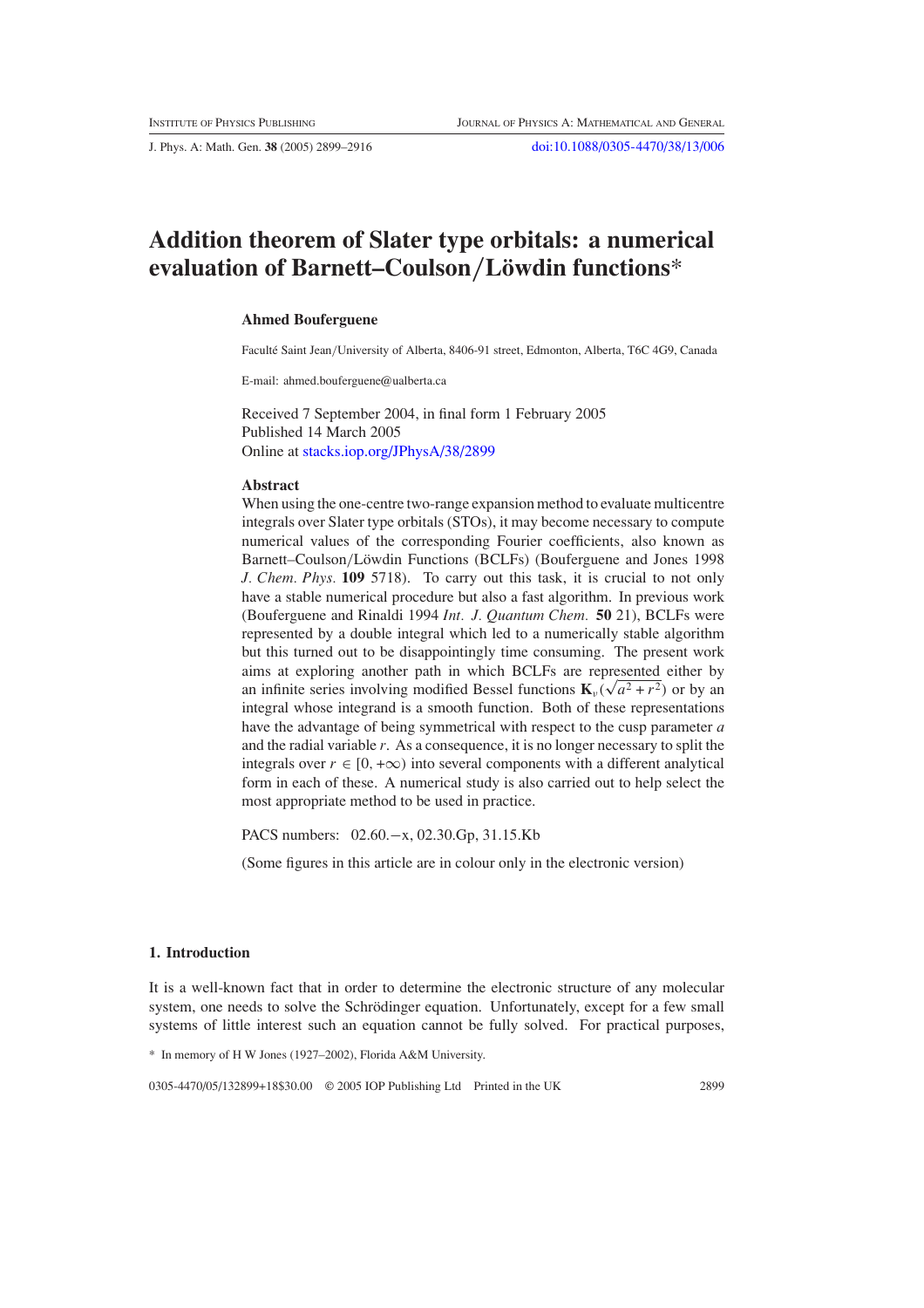various approximations are introduced in the Schrödinger equation so as to simplify the mathematics. This pragmatic approach has led to efficient and reliable numerical procedures with various degrees of sophistication and these proved to give trustworthy descriptions of most common physical and chemical phenomena.

In setting up quantum chemical methods, the variational approach is probably the most popular scheme used to find approximate solutions of the exact Schrödinger equation. Accordingly, the choice of the trial function is of great importance for convergence purposes. Fortunately, among the legion of such trial functions there exists a special class which may be considered as the most appropriate. Indeed, much work about the Schrödinger equation has revealed that its solutions must possess two fundamental mathematical properties, namely a cusp at the origin [1] and an exponential tail at infinity [2]. STOs [3] satisfy these criteria and as such they constitute an adequate family of trial functions for the variational scheme. Unfortunately, their extensive use in quantum chemistry packages was impeded by inextricable mathematical and numerical difficulties arising from multicentre integrals.

With the progress in computer technology, a number of scientists have renewed their interest in a possible use of STOs for the determination of molecular structures and chemical properties. As a result, several methods aimed at an efficient evaluation of multicentre integrals over STOs were proposed. These methods are usually based on two main mathematical approaches, namely addition theorems and integral transforms.

In practice two types of addition theorems are generally used. One range addition theorems [4–9] which in principle can be derived by considering an expansion over a complete orthonormal set of functions  $\{\Psi_{n,l}^m(\mathbf{r})\}$  with respect to the scalar product of Hilbert space *L*<sup>2</sup>( $\mathbb{R}^3$ ) of square summable functions. Indeed given a function:  $\Phi(\mathbf{r} - \mathbf{r}') \in L^2(\mathbb{R}^3)$ , one can write the following expansion:

$$
\Phi_{n,l}^m(\mathbf{r}-\mathbf{r}') = \sum_{n',l',m'} C_{n',l',m'}(\mathbf{r}') \Psi_{n',l'}^{m'}(\mathbf{r}) \qquad \text{with} \qquad C_{n',l',m'}(\mathbf{r}') = \left\langle \Psi_{n',l'}^{m'}(\mathbf{r}) | \Phi(\mathbf{r}-\mathbf{r}') \right\rangle. \tag{1}
$$

Clearly, the expansion coefficients  $C_{n,l}^m(\mathbf{r}')$  occurring in the above equation depend only on  $\mathbf{r}'$ which makes the corresponding addition theorem to be referred to as one range. Perhaps the most obvious choice falling in the above described category, i.e. completeness in  $L^2(\mathbb{R}^3)$ , is the set of functions defined as

$$
\Delta_{n,l}^{m}(\zeta, \mathbf{r}) = \mathcal{N}_{n,l}(\zeta) \exp(-\zeta r) L_{n-l-1}^{2l+2} (2\zeta r) \mathcal{Y}_{l}^{m} (2\zeta \mathbf{r}) \text{ with}
$$
  

$$
\mathcal{N}_{n,l}(\zeta) = (2\zeta)^{3/2} \sqrt{\frac{(n-l-1)!}{(n+l+1)!}}
$$
(2)

<span id="page-2-1"></span>in which  $\mathcal{Y}_l^m(\mathbf{k})$  stands for the regular solid spherical harmonic defined in [\(7\)](#page-4-0) and  $L_n^{\alpha}(\zeta)$  for the generalized Laguerre polynomials [10, p 239]. Such functions which were used in the field of atomic*/*molecular physics by Hylleras as early as 1929 [11] were also used by Shull and Löwdin  $[12, 13]$  and later by Filter and Steinborn  $[5]$  for the derivation of one-range addition theorem. To achieve a similar purpose, Guseinov [14–18] has used the following form:

$$
\Psi_{m,l}^{m}(\zeta, \mathbf{r}) = \mathcal{N}_{n,l}(\zeta) \exp(-\zeta r) L_{n+l+1}^{2l+2} (2\zeta r) \mathcal{Y}_{l}^{m} (2\zeta \mathbf{r}) \quad \text{with}
$$
\n
$$
\mathcal{N}_{n,l}(\zeta) = (2\zeta)^{3/2} \sqrt{\frac{(n-l-1)!}{[(n+l+1)!]^{3}}}.
$$
\n(3)

<span id="page-2-0"></span>Note that the apparent difference between equations [\(3\)](#page-2-0) and [\(2\)](#page-2-1) is probably due to the fact that Guseinov used a non-standard convention for the generalized Laguerre polynomials. In fact, the convention normally used in special function theory leads to the generalized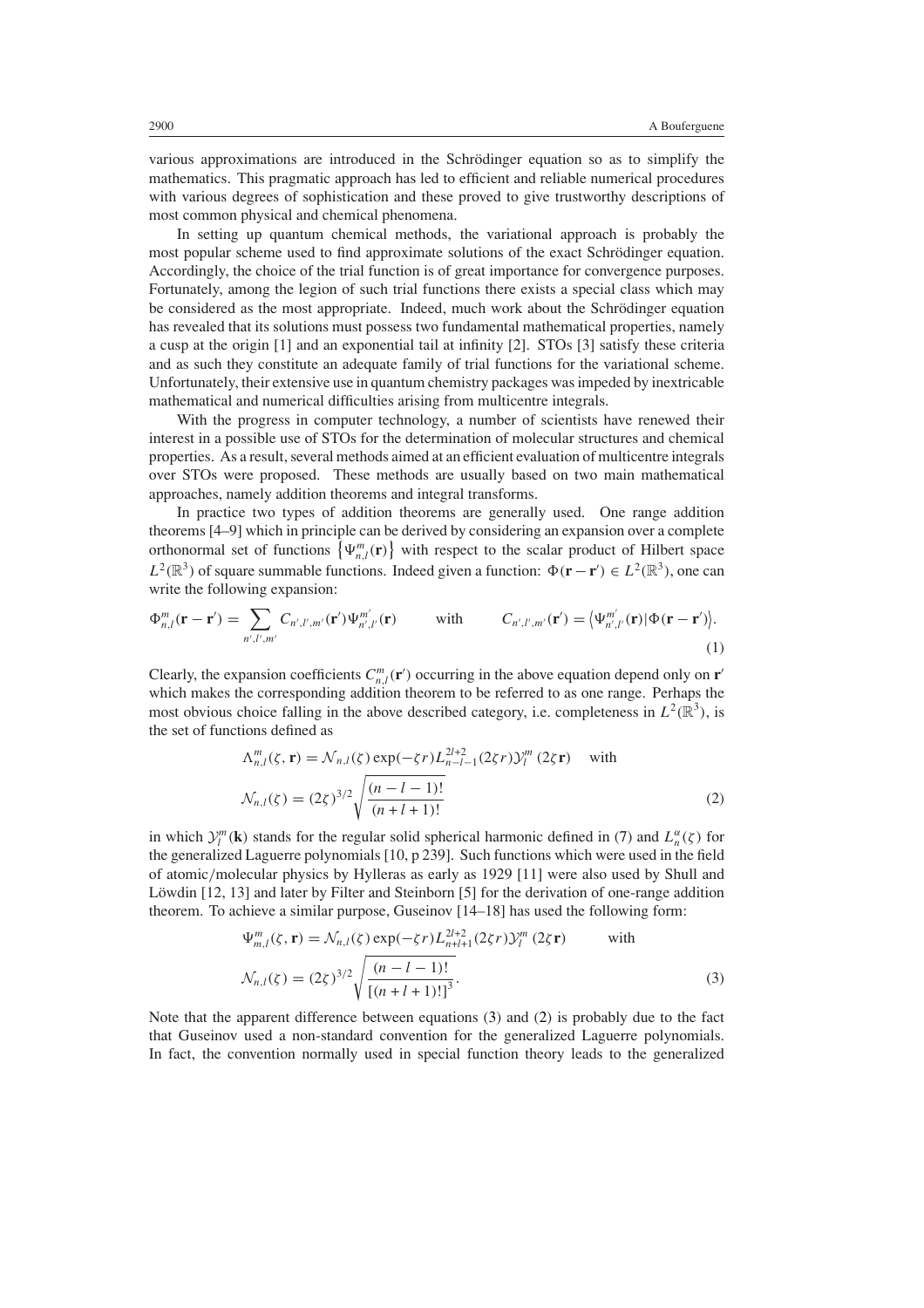Laguerre polynomials  $L_{n-l-1}^{2l+2}(z)$  as they occur in equation [\(2\)](#page-2-1). Non-standard conventions were discussed in a paper by Kaijser and Smith [19]. In fact, completeness in some Hilbert space is not sufficient for a set of functions to be suitable for quantum mechanical applications. For instance the so-called Sturmians

$$
\Phi_{n,l}^{m}(\zeta, \mathbf{r}) = \mathcal{N}_{n,l}(\zeta) \exp(-\zeta r) L_{n-l-1}^{2l+1} (2\zeta r) \mathcal{Y}_{l}^{m} (2\zeta \mathbf{r}) \quad \text{with}
$$
\n
$$
\mathcal{N}_{n,l} = (2\zeta)^{3/2} \sqrt{\frac{(n-l-1)!}{2n(n+l)!}} \tag{4}
$$

form a complete orthonormal set in  $L^2_{1/r}(\mathbb{R}^3)$  but according to [9] the latter is not suited quantum mechanics. However, because Sturmians are also complete and orthonormal with respect to the weight  $\zeta^2 - \nabla^2$  they form a complete orthonormal set in the Sobolev space  $W_2^{(1)}(\mathbb{R}^3)$  [6, 9]. And this makes Sturmians acceptable candidates for atomic/molecular physics applications. Hydrogenlike functions,

$$
W_{n,l}^m(Z, \mathbf{r}) = \mathcal{N}_{n,l} \exp(-Z/nr) L_{n-l-1}^{2l+1}(2Z/nr) \mathcal{Y}_l^m(2Z/n\mathbf{r})
$$
 (5)

which are closely related to Sturmians form a complete orthonormal set in  $L^2(\mathbb{R}^3)$  only if the eigenfunctions of the continuous spectrum are included [20, 21]. The continuum functions being complicated mathematically would, however, lead to difficult mathematical and computational problems. Regarding two-range addition theorems of physical interest these can generally be interpreted as rearranged three-dimensional Taylor expansions in the Cartesian components of  $\mathbf{r} = (x, y, z)$  which converge pointwise. These questions were discussed in a very detailed way by Weniger [22, 23]. In the context of multicentre integrals, two-range addition theorems are usually obtained by expanding the quantity of interest in terms of spherical harmonics [24–55].

The Fourier integral transform [56–66] is amongst the most promising approach that was proposed to solve the multicentre integrals problem. More recently, Maslov *et al* [67] have proposed a numerical procedure allowing one to approximate a two-centre charge distribution in terms of one-centre quantities which of course simplify the whole calculation. However, obtaining the required approximates still needs further investigations in order for the method to be used for an accurate evaluation of multicentre integrals. Another excellent approach which has recently led to a complete package combines STOs and Gaussian type orbitals (GTOs) [68, 69]. Indeed, for one- and two-centre integrals STO-based working formulae are derived while for three- and four-centre repulsion integrals, STOs are first expanded over an appropriate large Gaussian basis set. It is clear that when proceeding this way, one can profitably use the powerful algorithms already designed to handle multicentre integrals over GTOs [70, 71].

The present investigation constitutes the second part of a work in which various facets (analytical and numerical) of the two-range expansion are examined. It must be emphasized that numerous papers were devoted to study algorithms and procedures that could potentially be used for the computation of BCLFs [41, 42, 46–52]. This work examines two additional procedures that will be added to the arsenal of methods that can be used to evaluate BCLFs. Hence, our main purpose is to study two types of series representations of BCLFs so as to elaborate the most appropriate strategy that should be used for computing such functions. Needless to say that in our approach, the success of multicentre integrals algorithms depends to a large extent on how fast can BCLFs be evaluated. In the original addition theorem of STOs, BCLFs are intrinsically non-symmetrical since two different analytical forms are used in order to fully specify such functions in the whole space. It is clear that use of such a non-symmetrical definition in multicentre integrals requires splitting the integration ranges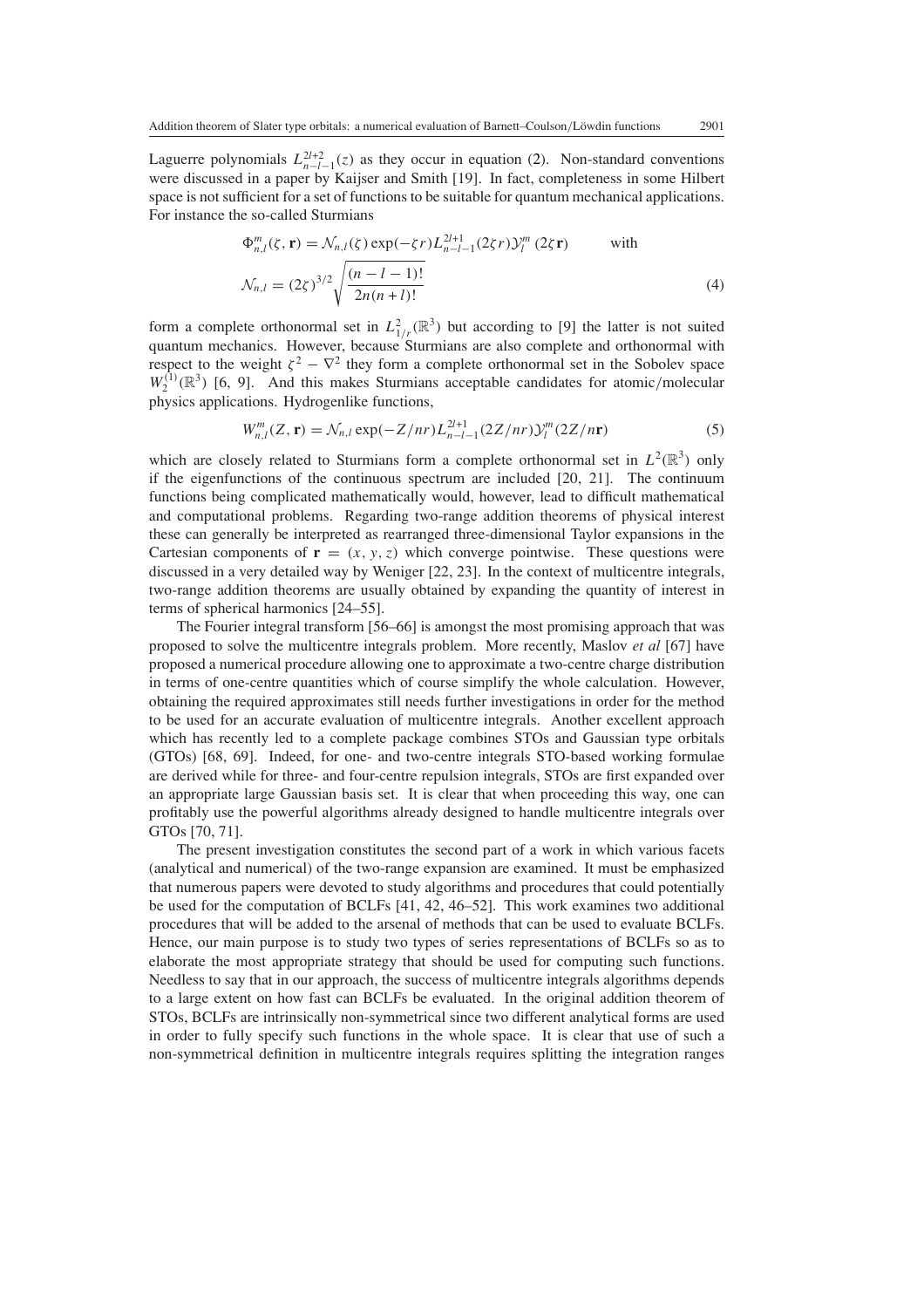by introducing the cusp distances. Regarding the second class of series representations, they have the advantage of being completely symmetrical with respect to the variables of interest. The convergence of these series representations will also be considered from a numerical point of view and the advantage of using the Levin *u* [72–75] transformation is highlighted.

#### **2. General properties**

A Slater orbital centred on some point defined by its location vector, **a**, is usually defined as

$$
\chi_{n,l}^m(\zeta|\mathbf{r}-\mathbf{a}|) = \mathcal{N}|\mathbf{r}-\mathbf{a}|^{n-l-1} \exp(-\zeta|\mathbf{r}-\mathbf{a}|) \mathcal{Y}_l^m(\mathbf{r}-\mathbf{a}) \tag{6}
$$

in which the  $\mathcal{N} = (2\zeta)^{n+1/2}/\sqrt{(2n)!}$  is the normalization factor and  $\mathcal{Y}_l^m(\mathbf{r})$  represents the solid spherical harmonic of degree *l* and order *m* which using the Condon and Shortley phase convention [76] can be expressed as

<span id="page-4-0"></span>
$$
\mathcal{Y}_l^m(\mathbf{r}) = \|\mathbf{r}\|^{l} Y_l^m(\theta_{\mathbf{r}}, \phi_{\mathbf{r}}) = \|\mathbf{r}\|^{l} i^{m+|m|} \sqrt{\frac{2l+1}{4\pi} \frac{(l-|m|)!}{(l+|m|)!}} P_l^{|m|}(\cos \theta_{\mathbf{r}}) e^{im\phi}
$$
(7)

where  $P_l^m(z)$  is the associated Legendre function and is defined as

$$
P_l^m(z) = (1 - z^2)^{|m|/2} \left(\frac{d}{dz}\right)^{|m|} P_l(z) = (-1)^l (1 - z^2)^{|m|/2} \left(\frac{d}{dz}\right)^{l+|m|} \left[\frac{(1 - z^2)^l}{2^l l!}\right].
$$
 (8)

In previous work, it was shown that in order to have a better insight into the analytical and numerical properties of the two-range addition theorem of STOs, it is advisable to expand the radial and the angular parts of such functions separately. BCLFs are thus introduced in connection to the expansion of the radial part as follows:

<span id="page-4-1"></span>
$$
|\mathbf{r} - \mathbf{a}|^{n-l-1} \exp(-\zeta |\mathbf{r} - \mathbf{a}|) = \frac{1}{\sqrt{ar}} \sum_{\lambda=0} (2\lambda + 1) \mathcal{A}_{\lambda+1/2}^{n-l}(\zeta, a, r) P_{\lambda} \left(\frac{\mathbf{a} \cdot \mathbf{r}}{ar}\right) \quad \text{with}
$$

$$
\begin{cases} n = 1, 2, \dots \\ l = 0, 1, \dots, n-1 \end{cases} \tag{9}
$$

<span id="page-4-2"></span>where  $P_n(z)$  represents the Legendre polynomial of degree *n* and  $A_{\lambda+1/2}^n(\zeta, a, r)$  the so-called BCLF which may be defined using a recursive scheme such that

$$
\begin{cases} \mathcal{A}^0_{\lambda+1/2}(\zeta, a, r) = \mathbf{I}_{\lambda+1/2}(\zeta \rho_<) \mathbf{K}_{\lambda+1/2}(\zeta \rho_>) \\ \mathcal{A}^n_{\lambda+1/2}(\zeta, a, r) = -\partial/\partial \zeta \mathcal{A}^{n-1}_{\lambda+1/2}(\zeta, a, r) \end{cases}
$$
(10)

where  $I_{l+1/2}(z)$  and  $K_{l+1/2}(z)$  represent the modified Bessel functions of the first and second kinds which may be described by finite expansions since they involve half integral orders [77] (p 79). The variables  $\rho_{\le}$  and  $\rho_{\ge}$  stand for min $(a, r)$  and max $(a, r)$  respectively. An arbitrary STO is in fact constructed as the product of equation [\(9\)](#page-4-1) by a solid spherical harmonic which obeys the following addition theorem [78]:

<span id="page-4-3"></span>
$$
\mathcal{Y}_l^m(\mathbf{r}-\mathbf{a}) = 4\pi (2l+1)!! \sum_{l'=0}^l \sum_{m'= -l'}^{l'} \frac{\langle lm|l'm'|l-l'm-m'\rangle}{(2l'+1)!![2(l-l')+1]!!} \mathcal{Y}_{l'}^{m'}(\mathbf{r}) \mathcal{Y}_{l-l'}^{m-m'}(\mathbf{a})
$$
(11)

where  $(2l+1)!! = 1 \times 3 \times \cdots \times (2l+1)$  and  $\langle l_1 m_1 | l_2 m_2 | l_3 m_3 \rangle$  is the so-called Gaunt coefficient [79–88]. Note has to be taken that Dunlap [79–81] addresses complicated generalizations of Gaunt coefficients which occur in molecular multicentre integrals over spherical Gaussian orbitals.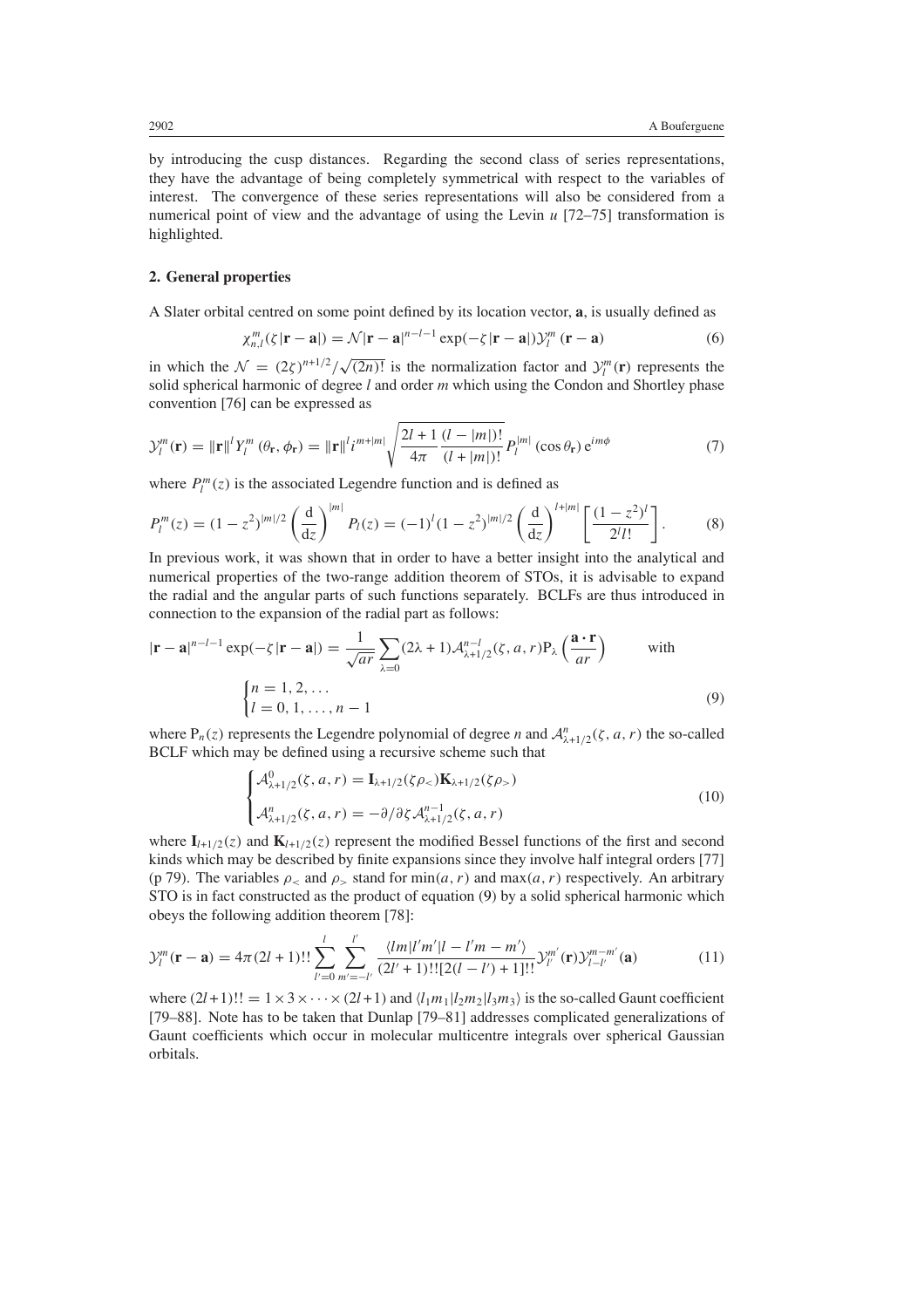In the many variations of the two-range addition theorem of STOs that appeared in the literature, the mathematical foundations used to set up the formalism were generally similar if not identical. However, the differences between each method lie in the manner with which the expansion coefficients are handled from both analytical and numerical standpoints. In his work, Sharma [35] succeeded in establishing a suitable analytical form for BCLFs when the location of the STO is on the *z* axis. Later, Rashid [36] and Suzuki [46–52] have independently simplified Sharma's formulation making it more tractable for further mathematical analysis and for numerical experiments. In the meantime, starting with Sharma's expansion, Jones and co-workers [38–44] have led to another form of BCLFs which is well adapted to integer arithmetic widely available nowadays through many well-known systems, e.g. mathematica, maple and the like. The latter was recently improved and some advantages of the new formulae, namely their generality and the ease of their practical use, were highlighted [89]. In the present work, the following items will be addressed:

- 1. Derive series expansions for the Fourier coefficients, i.e. BCLFs, involved in the expansion given by equation [\(10\)](#page-4-2).
- 2. Compare various techniques used to evaluate BCLFs. It should be noted that our numerical study will mainly focus on  $\mathcal{A}^0_{\lambda+1/2}(\zeta, a, r)$  and  $\mathcal{A}^1_{\lambda+1/2}(\zeta, a, r)$  since as will be shown in what follows the expansion of an arbitrary order STOs requires either the expansion of the 1s orbital or the Yukawa potential.
- 3. Present some numerical experiments illustrating our findings.

As a last comment, it should be noted that in our numerical experiments, emphasis will be put on the series involving  $A^0_{\lambda+1/2}(\zeta, a, r)$  and  $A^1_{\lambda+1/2}(\zeta, a, r)$ . This choice is motivated by the fact that an arbitrary STO can always be written as

$$
|\mathbf{r} - \mathbf{a}|^{n-l-2} \exp(-\zeta |\mathbf{r} - \mathbf{a}|) \mathcal{Y}_l^m(\mathbf{r} - \mathbf{a}) = |\mathbf{r} - \mathbf{a}|^{n-l-1-2\lfloor (n-l-1)/2 \rfloor} \times \exp(-\zeta |\mathbf{r} - \mathbf{a}|) \underbrace{|\mathbf{r} - \mathbf{a}|^{2\lfloor (n-l-1)/2 \rfloor} \mathcal{Y}_l^m(\mathbf{r} - \mathbf{a})}_{\text{Finite}} \tag{12}
$$

where  $\lfloor x \rfloor$  represents the integral part of *x* (floor function). The term labelled 'Finite' can indeed be represented by a finite number of terms by combining equation [\(11\)](#page-4-3) with the expansion of the radial term which is finite since the exponent is an even number.

#### **3. Symmetrical representation of BCLFs**

In previous investigations on the application of the two-range addition theorem to the evaluation of multicentre integrals, it was found that a hybrid method which combines analytical and numerical integration was the most effective from a computational perspective. Of course, for numerical integration the first pre-requisite is to have a robust procedure allowing one to evaluate BCLFs especially for large *λ*s (cf equation [\(10\)](#page-4-2)) since such functions are at the heart of all kinds of multicentre integrals. Usually, BCLFs can be computed by means of two different procedures according to whether the multicentre integral under study is represented by a finite sum, e.g. overlaps, or an infinite expansion, e.g. three-centre nuclear attraction and exchange integrals. In the first case, it is generally possible to directly use any of the method already described in the literature which date as back as 1967 [90] and in essence are all equivalent since using a finite number of terms. Conversely, for multicentre integrals that are described by infinite series, use of a finite representation of BCLFs leads to severe numerical instabilities [24]. These instabilities are mainly due to the fact that finite representations of BCLFs involve huge numbers with nearly equal magnitudes which are subtracted from each other during the calculation. As a result use of fixed precision arithmetic for differencing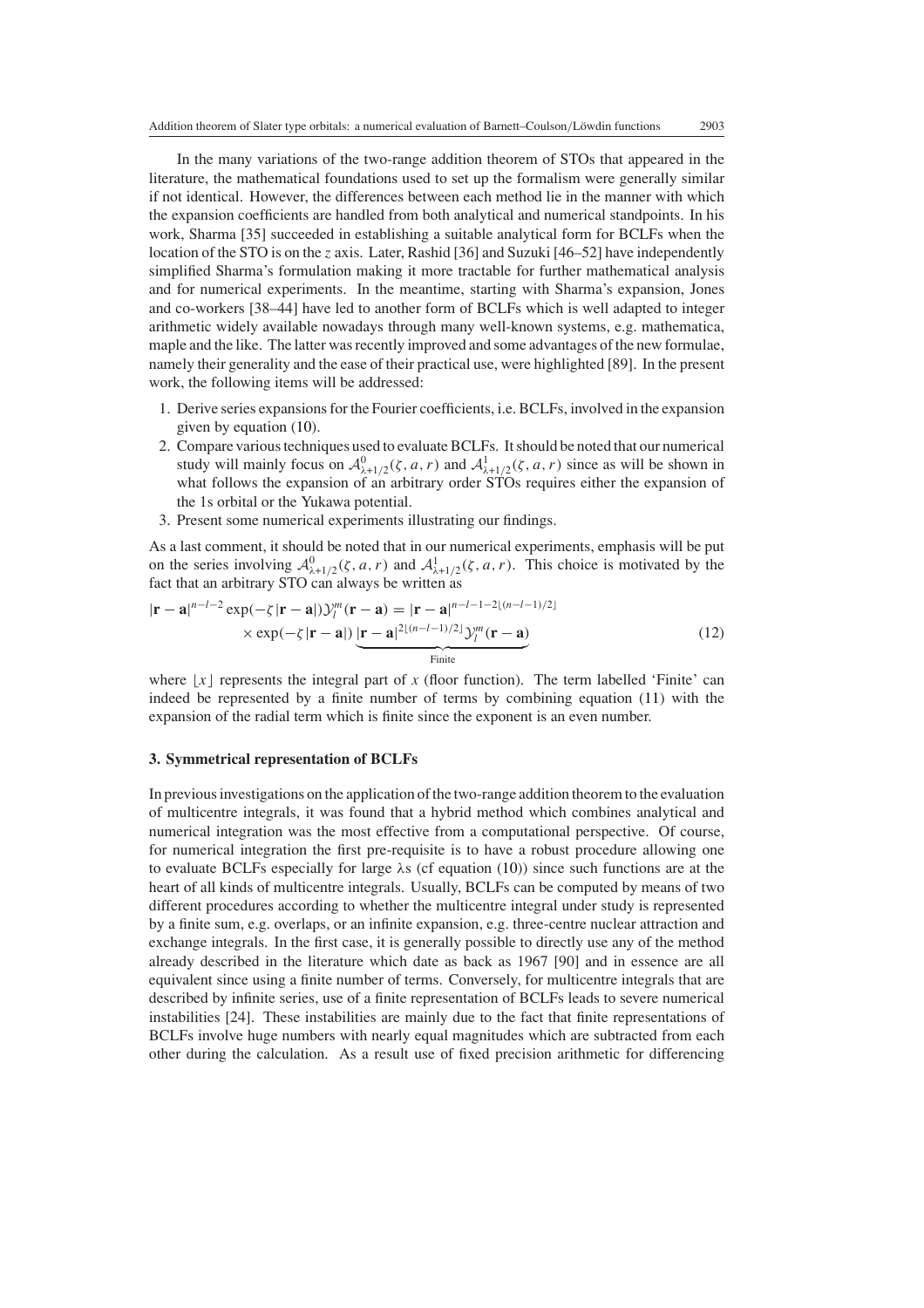such numbers makes the numerical algorithm become highly unstable. On the other hand, because the coefficients in the finite expansion are integers, they are well suited for carrying benchmark computations using symbolic algebra systems with high precision arithmetic.

To avoid the aforementioned drawbacks inherent in the finite representation of BCLFs, the most obvious choice is to use some infinite series whose terms are in general numerically stable. In the case of interest, an infinite series may readily be obtained by combining the infinite series representation of the modified Bessel function  $I_{\nu}(z)$  with the closed analytical form of  $\mathbf{K}_v(z)$  involved in equation [\(10\)](#page-4-2). This yields

<span id="page-6-1"></span>
$$
\mathcal{A}_{l+1/2}^n(\zeta, a, r) = (-1)^n \frac{2}{\zeta^n} \left( \frac{\rho_{\le}}{\rho_{>}} \right)^{l+1/2} \exp(-\zeta \rho_{>}) \sum_{p=0}^{+\infty} \sum_{s=\max(0, n-2p)}^{\infty} \mathbf{T}_{p,s}^{l,n} (\zeta \rho_{<})^{2p} (\zeta \rho_{>})^s \tag{13}
$$

where

$$
\mathbf{T}_{p,s}^{l,n} = n! \frac{(l+p+1)!}{p!(2l+2p+2)!} \frac{(-1)^s}{(2p-n+s)!} \left[ \sum_{q=q_{\min}}^{q_{\max}} (-1)^q \frac{2^q (2l-q)!}{q!(l-q)!} \frac{(2p+q)!}{(s-q)!(n-s+q)!} \right]
$$
(14)

in which,  $q_{min} = max(0, s - n)$  and  $q_{max} = min(l, s)$ . The above expansion, albeit stable for numerical purposes, presents two unappealing features [1]. The series involves  $\rho_{\leq}$  and  $\rho$ <sub>></sub> meaning that during the final computational step, one has to split the integration domain [0*,*∞*)* into several subdomains. As a result, the number of domains that need to be considered grows (in the worst case) as  $2^B$ , where *B* is the number of BCLFs involved in the final radial integral [2]. The definition of **T** matrix elements is complicated making any convergence analysis of the corresponding series representation of BCLFs rather difficult.

In the following, it is our aim to investigate the possibility and advantages of using a symmetrical representation of  $A_{\lambda+1/2}^n(\zeta, a, r)$ , i.e. in which the variables  $\rho_{\leq}$  and  $\rho_{\geq}$  are interchangeable. According to [10, p 98],  $\mathcal{A}^0_{\lambda+1/2}(\zeta, a, r)$  may be represented by various semi-infinite integrals whose integrands have the property of being symmetrical with respect to the variables *r* and *a*. Hence, starting with the following integral representation of  $\mathcal{A}_{l+1/2}^{0}(\zeta, a, r)$ :

$$
\mathcal{A}_{l+1/2}^{0}(\zeta, a, r) = \frac{1}{2} \int_{0}^{+\infty} \mathbf{I}_{l+1/2} \left[ \frac{ar}{2u} \right] \exp\left\{-\zeta^{2} u - \frac{a^{2} + r^{2}}{4u} \right\} \frac{du}{u}
$$
(15)

it may readily be seen that its derivatives of arbitrary orders with respect to *ζ* may be obtained effortlessly by noting that the differentiation operator  $(-\partial/\partial \zeta)^n$  will only act on the first part of the exponential term leading to a Hermite polynomial which enters the formalism under the well-known Rodrigues form,

$$
H_n(z) = (-1)^n \exp(z^2) \left(\frac{d}{dz}\right)^n \exp(-z^2) = n! \sum_{m=0}^{\lfloor n/2 \rfloor} (-1)^m \frac{(2z)^{n-2m}}{m! 2^m (n-2m)!}.
$$
 (16)

Further straightforward algebraic manipulations and simplifications finally yield

<span id="page-6-0"></span>
$$
\mathcal{A}_{l+1/2}^n(\zeta, a, r) = \frac{1}{2} \int_0^{+\infty} \sqrt{u^n} \mathcal{H}_n(\zeta \sqrt{u}) \mathbf{I}_{l+1/2}(\frac{ar}{2u}) \exp\left\{-\zeta^2 u - \frac{a^2 + r^2}{4u}\right\} \frac{du}{u}.
$$
 (17)

Now, if the modified Bessel function  $I_{l+1/2}(z)$  occurring in the above equation is expanded according to [10, p 66] one obtains an infinite series involving a semi-infinite integral [10, p 85] that is related to the Bessel function  $\mathbf{K}_v(z)$ . After some elementary simplifications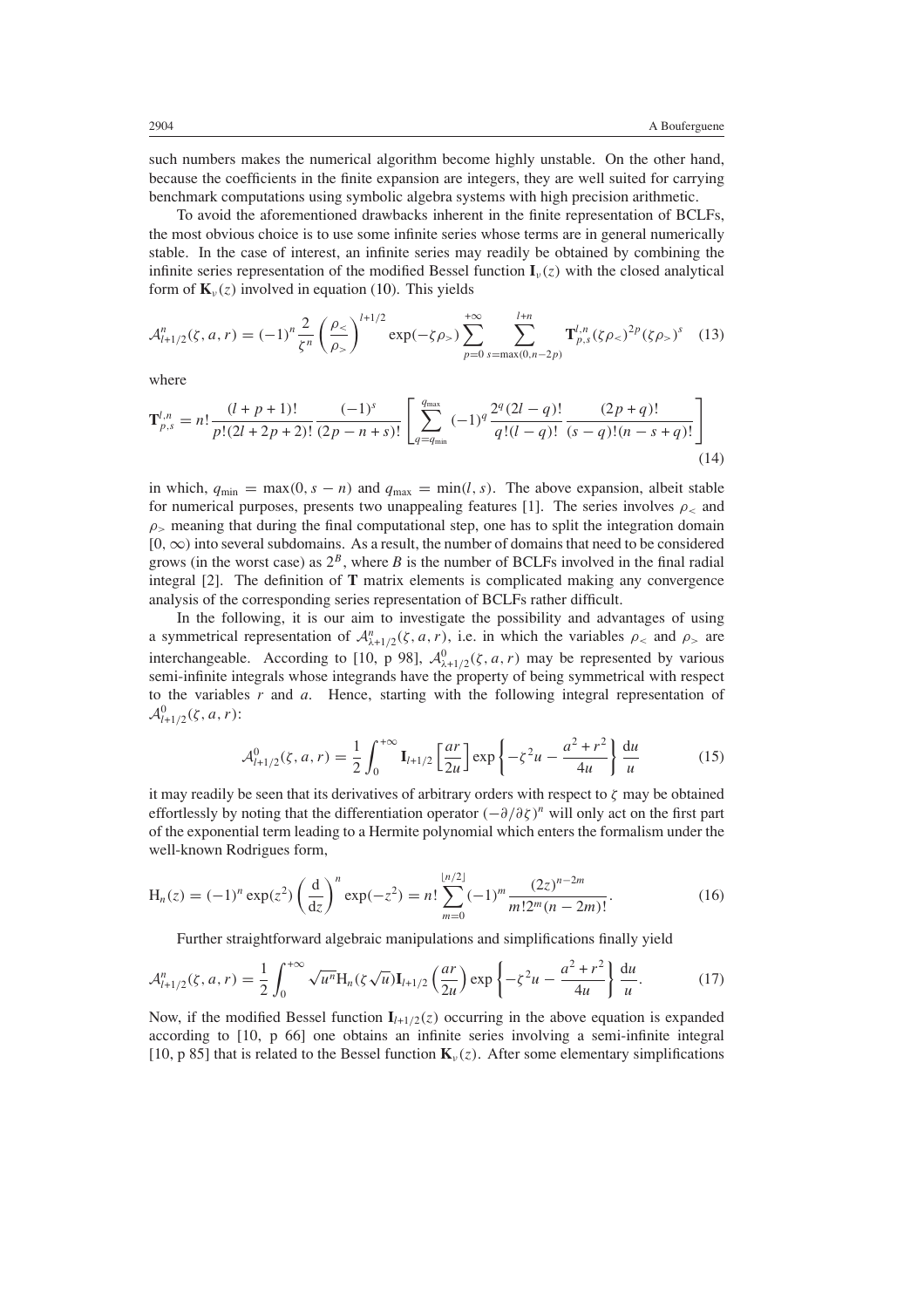one obtains a pointwise converging series that can be written as

<span id="page-7-2"></span><span id="page-7-0"></span>
$$
\mathcal{A}_{l+1/2}^{n}(\zeta, a, r) = n! \left[ \zeta \frac{ar}{2\sqrt{a^2 + r^2}} \right]^{l+1/2} \sqrt{(a^2 + r^2)^n} \sum_{p=0}^{\lfloor n/2 \rfloor} (-1)^p \frac{(2\zeta \sqrt{a^2 + r^2})^{-p}}{p!(n - 2p)!}
$$

$$
\times \sum_{q=0}^{+\infty} \frac{1}{q! \Gamma(l + q + 3/2)} \left[ \zeta \frac{ar}{2\sqrt{a^2 + r^2}} \right]^{2q} \mathbf{K}_{l+p-n+2q+1/2}[\zeta \sqrt{a^2 + r^2}]. \tag{18}
$$

In the same context, another pointwise converging series representation of BCLFs might be obtained from equation [\(17\)](#page-6-0). Indeed, substituting to the function  $exp(-z)\mathbf{I}_{l+1/2}(z)$  its series representation [10, p 283] and following the same method used in the previous case, we arrive at

<span id="page-7-1"></span>
$$
\mathcal{A}_{l+1/2}^{n}(\zeta, a, r) = \frac{n!}{\sqrt{\pi}} \left[ 2\zeta \frac{ar}{a+r} \right]^{l+1/2} (a+r)^{n} \sum_{p=0}^{\lfloor n/2 \rfloor} (-1)^{p} \frac{[2\zeta(a+r)]^{-p}}{p!(n-2p)!}
$$

$$
\times \sum_{q=0}^{+\infty} \frac{(l+q)!}{(2l+q+1)!} \left[ 2\zeta \frac{ar}{a+r} \right]^{q} \mathbf{K}_{l-n+p+q+1/2} [\zeta(a+r)]. \tag{19}
$$

Here, it is worth noting that in contrast to the series given in equation [\(13\)](#page-6-1), the above infinite expansions are symmetrical with respect to *r* and *a*. This may be of some advantage when computing multicentre integrals since the above representations, i.e. integral and series forms, would allow us to use the same analytical form of BCLFs over the whole integration range. The usefulness of the symmetrical integral [\(17\)](#page-6-0) and series [\(18\)](#page-7-0) representations will be addressed in a subsequent section devoted to numerical experiments. As a last note, let us mention that the integral representation [\(17\)](#page-6-0) is a suitable tool to check for recurrence relations among BCLFs of various orders. For instance, using the recurrence relations between Hermite polynomials and modified Bessel functions,

$$
H_{n+1}(x) = 2xH_n(x) - 2nH_{n-1}(x) \quad \text{and} \quad I_{\nu-1} - I_{\nu+1} = \frac{2\nu}{z}I_{\nu}(z) \tag{20}
$$

we can derive the following:

$$
\mathcal{A}_{l}^{n+1}(\zeta, a, r) = \frac{ar}{2(2l+1)} \int_{0}^{\infty} [\zeta \sqrt{u^{n}} H_{n}(\zeta \sqrt{u}) - \sqrt{u^{n-1}} H_{n-1}(\zeta \sqrt{u})] \times \left[ I_{l-1/2} \left( \frac{ar}{2u} \right) - I_{l+3/2} \left( \frac{ar}{2u} \right) \right] = \frac{ar}{2l+1} [\mathcal{A}_{l-1/2}^{n}(\zeta, a, r) - \mathcal{A}_{l+3/2}^{n}(\zeta, a, r) - \mathcal{A}_{l-1/2}^{n-1}(\zeta, a, r) - \mathcal{A}_{l+3/2}^{n-1}(\zeta, a, r)]
$$
\n(21)

It appears, however, that BCLFs do not satisfy a recurrence relation in which only the parameter *l* varies. This makes the quest for an efficient numerical procedure to evaluate BCLFs even more important since such a procedure will be called thousands of times in a real case calculation, i.e. molecular property determination.

#### **4. Numerical evaluation of generalized Löwdin alpha functions**

Combination of addition theorems, namely those of equations [\(11\)](#page-4-3) and [\(10\)](#page-4-2) with the Laplace expansion [91 (equations 12.180 and 12.181)] of the Coulomb operator  $1/|\mathbf{r} - \mathbf{r}'|$  is at the heart of the so-called single centre expansion method for evaluating multicentre integrals. This approach allows multicentre integrals to be expressed as infinite series, the terms of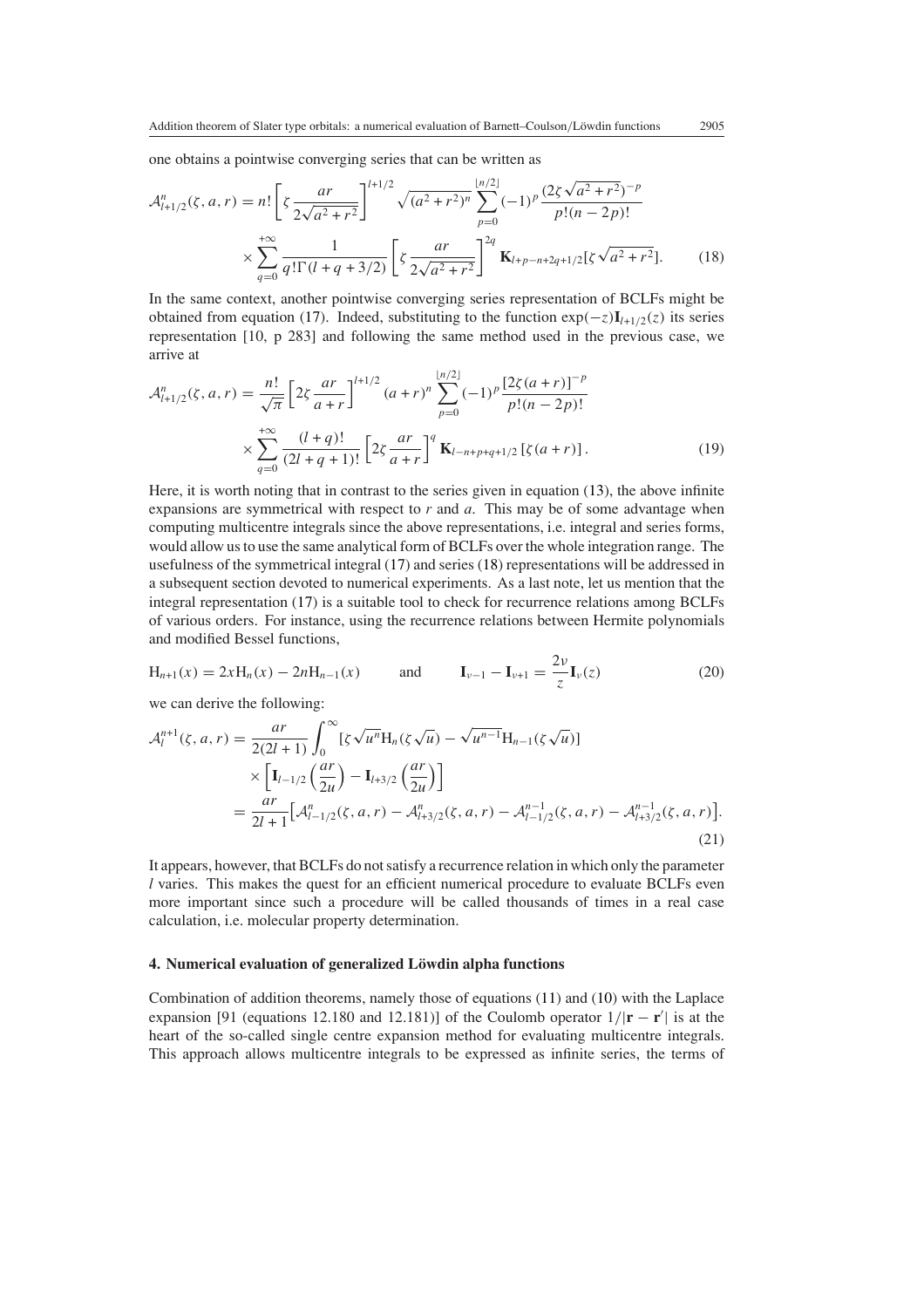which involve a radial integral (RI), that is to say an integral (simple or double) over the radial variable(s) of the electron(s). An efficient algorithm directed to the evaluation of such integrals is therefore one of the first problems that should be dealt with. To be more precise, the difficulties related to the elaboration of such an algorithm stem from the analytical complexity of the integrand occurring in RIs which may involve, amongst other functions, one, two or three BCLFs. In fact, such complexity makes it impossible to obtain simple closed forms for RIs and this leaves one no choice but to rely on numerical integration techniques to perform the numerical work. In this respect, the evaluation of the integrand (involving BCLFs) in the RIs must be done efficiently.

# *4.1. Convergence analysis of the symmetrical series expansion of BCLFs*

To start, let us first recap two principal results regarding the convergence of a sequence of numbers,

<span id="page-8-2"></span>1.

$$
\lim_{n \to +\infty} \frac{S_{n+1} - s}{S_n - s} = \rho \tag{22}
$$

where  $S_n = \sum_{k=0}^n a_k$  stands for the *n*th partial sum of the series a convergent series the limit of which is *S*. According to Wimp [92, p 6], the series *S* converges linearly if  $0 < |\rho| < 1$  and logarithmically if  $\rho = 1$ .

<span id="page-8-1"></span>2. The value of the previous definition is more theoretical than practical since the limit of the series is assumed to be known. For practical purposes, Wimp has also shown that if term  $a_n$  of the series to be summed has a Poincaré type asymptotic expansion of the form,

$$
a_n = \lambda^n n^{\Theta} \left[ \alpha_0 + \frac{\alpha_1}{n} + \frac{\alpha^2}{n^2} + \cdots \right] \qquad \text{with} \qquad \begin{cases} \alpha_0 \neq 0 \\ n \to +\infty \end{cases} \tag{23}
$$

then the series converges linearly if  $|\lambda| < 1$  and logarithmically if  $\lambda = 1$  and Re( $\Theta$ ) < -1.

From a computational standpoint, a linearly convergent series can be evaluated by direct summation of its terms although it is always advantageous to select an appropriate method to speed up the process. As for logarithmic convergent series, direct summation cannot yield the accuracy required in practice within a reasonable time and for such particular cases use of convergence acceleration techniques is crucial.

In the following, let us first establish a Poincaré type asymptotic representation for the terms involved in the expansion [\(18\)](#page-7-0). For such a purpose we will make use of the asymptotic representation of the modified Bessel function  $\mathbf{K}_v(z)$  the leading term of which can be written as [93, 94]

$$
\mathbf{K}_{\nu}(z) \sim \frac{1}{2} \left(\frac{2}{z}\right)^{\nu} \Gamma(\nu)
$$
 (24)

in which,  $v \rightarrow +\infty$ . At this point the *q*th term of the series expansion [\(18\)](#page-7-0) can be expanded asymptotically as

<span id="page-8-0"></span>
$$
\mathcal{A}_{l+1/2}^{n} \Big|_{q} \sim \frac{\Gamma(l+2q+1/2)}{q!\Gamma(l+q+3/2)} \Big[ \Big(\frac{ar}{a^2+r^2}\Big) \Big]^q
$$
  
 
$$
\times \sum_{p=0}^{\lfloor n/2 \rfloor} \frac{(-)^p}{p!(n-2p)!} \frac{\Gamma(l+p-n+2q+1/2)}{\Gamma(l+2q+1/2)} [\zeta \sqrt{a^2+r^2}]^{n-2p}
$$
(25)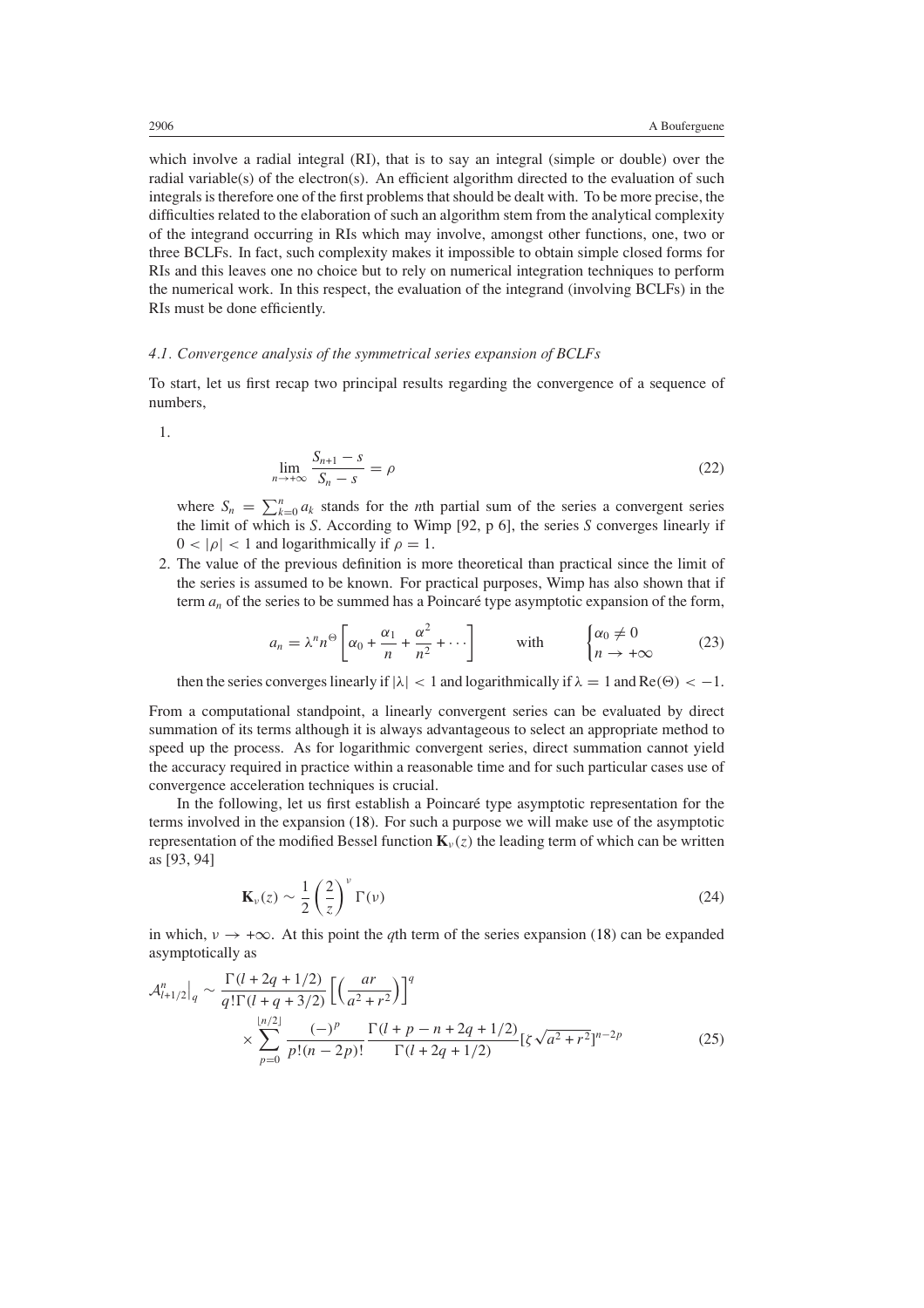where  $q \to +\infty$ . Now, if the ratio  $\Gamma(z + \alpha) / \Gamma(z + \beta)$  as  $z \to +\infty$  is approximated by the leading term of its asymptotic expansion that is

$$
\frac{\Gamma(z+\alpha)}{\Gamma(z+\beta)} \sim z^{\alpha-\beta} \qquad \text{as} \quad z \to +\infty \tag{26}
$$

the inner sum, i.e. over *p*, involved in the asymptotic expansion of  $\mathcal{A}_{l+1/2}^n\big|_q$  can then be written as,

$$
S_{n,l,q,p} \sim \sum_{p=0}^{\lfloor n/2 \rfloor} \frac{(-1)^p}{p!(n-2p)!} \left( l + 2q + \frac{1}{2} \right)^{p-n} \left[ \zeta^2 \sqrt{a^2 + r^2} \right]^{n-2p}.
$$
 (27)

Keeping in mind that  $p - n < 0$ , the term  $(l + 2q + 1/2)^{p-n} \sim (l + 2q + 1/2)^{-\lfloor (n+1)/2 \rfloor}$  for large values of *q* (which is the leading term of the terms depending on *p*). With the previous approximation in hand, we can finally derive the asymptotic form of the term  $S_{n,l,q,p}$  as

$$
S_{n,l,q,p} \sim \left(l+2q+\frac{1}{2}\right)^{-\lfloor (n+1)/2 \rfloor} \underbrace{\sum_{p=0}^{\lfloor n/2 \rfloor} (-1)^p \frac{1}{p!(n-2p)!} [\zeta^2 \sqrt{a^2+r^2}]^{n-2p}}_{\text{Constant}}.
$$
 (28)

Inserting the above asymptotic expansion back into equation [\(25\)](#page-8-0) yields the following:

$$
\mathcal{A}_{l+1/2}^{n} \Big|_{q} \sim \left( l + 2q + \frac{1}{2} \right)^{-\lfloor (n+1)/2 \rfloor} \frac{\Gamma(l+2q+1/2)}{q! \Gamma(l+q+\frac{3}{2})} \left[ \left( \frac{ar}{a^2 + r^2} \right)^2 \right]^q \tag{29}
$$

in which the constant due the summation over  $p$  was deliberately omitted. We next use the Sterling asymptotic expansion of the  $\Gamma$  functions [95] (equation 6.137),

$$
\Gamma(z) \sim \sqrt{2\pi} z^{z-1/2} \exp(-z) \left[ 1 + \frac{1}{12z} + \frac{1}{288z^2} + \cdots \right] \qquad z \to +\infty \qquad (30)
$$

to finally obtain, after some algebraic simplifications, the Poincaré asymptotic representation of the general term of the series [\(18\)](#page-7-0),

$$
\mathcal{A}_{l+1/2}^n\Big|_q \sim q^{-[(n+1)/2]-3/2} \left[ \left( \frac{2ar}{a^2+r^2} \right)^2 \right]^q \left[ 1 - \frac{1}{6q} - \cdots \right] \tag{31}
$$

where the multiplying constant terms have been omitted. Comparing the above equation with equation [\(23\)](#page-8-1), it is clear that for  $(2ar)/(a^2 + r^2) < 1$ , i.e.  $r \neq a$ , the series converges linearly and for  $(2ar)/(a^2 + r^2) = 1$  corresponding to  $a = r$ , the convergence will be logarithmic. Note that using the exact same approach as developed above, we can show that the series of equation [\(19\)](#page-7-1) behave in the same way as [\(18\)](#page-7-0) as far as convergence is concerned. As for the computational procedure to be used in order to compute the terms of the series [\(18\)](#page-7-0) and [\(19\)](#page-7-1), it appears that this could be done recursively. Indeed, after some analysis, it was found that high order terms in both series can conveniently be generated by means of two auxiliary sequences. As a side note, we point out that it is also possible to use a single recurrence relation involving four consecutive terms. Thus, in the case of the series [\(18\)](#page-7-0) these sequences are the following:

$$
\begin{cases}\nU_q = \frac{1}{q!\Gamma(l+q+3/2)} \left[ \zeta \frac{ar}{2\sqrt{a^2+r^2}} \right]^{2q} \mathbf{K}_{l+p-n+2q+1/2} \left[ \zeta \sqrt{a^2+r^2} \right] \\
V_q = \frac{1}{q!\Gamma(l+q+3/2)} \left[ \zeta \frac{ar}{2\sqrt{a^2+r^2}} \right]^{2q} \mathbf{K}_{l+p-n+2q+3/2} \left[ \zeta \sqrt{a^2+r^2} \right].\n\end{cases} (32)
$$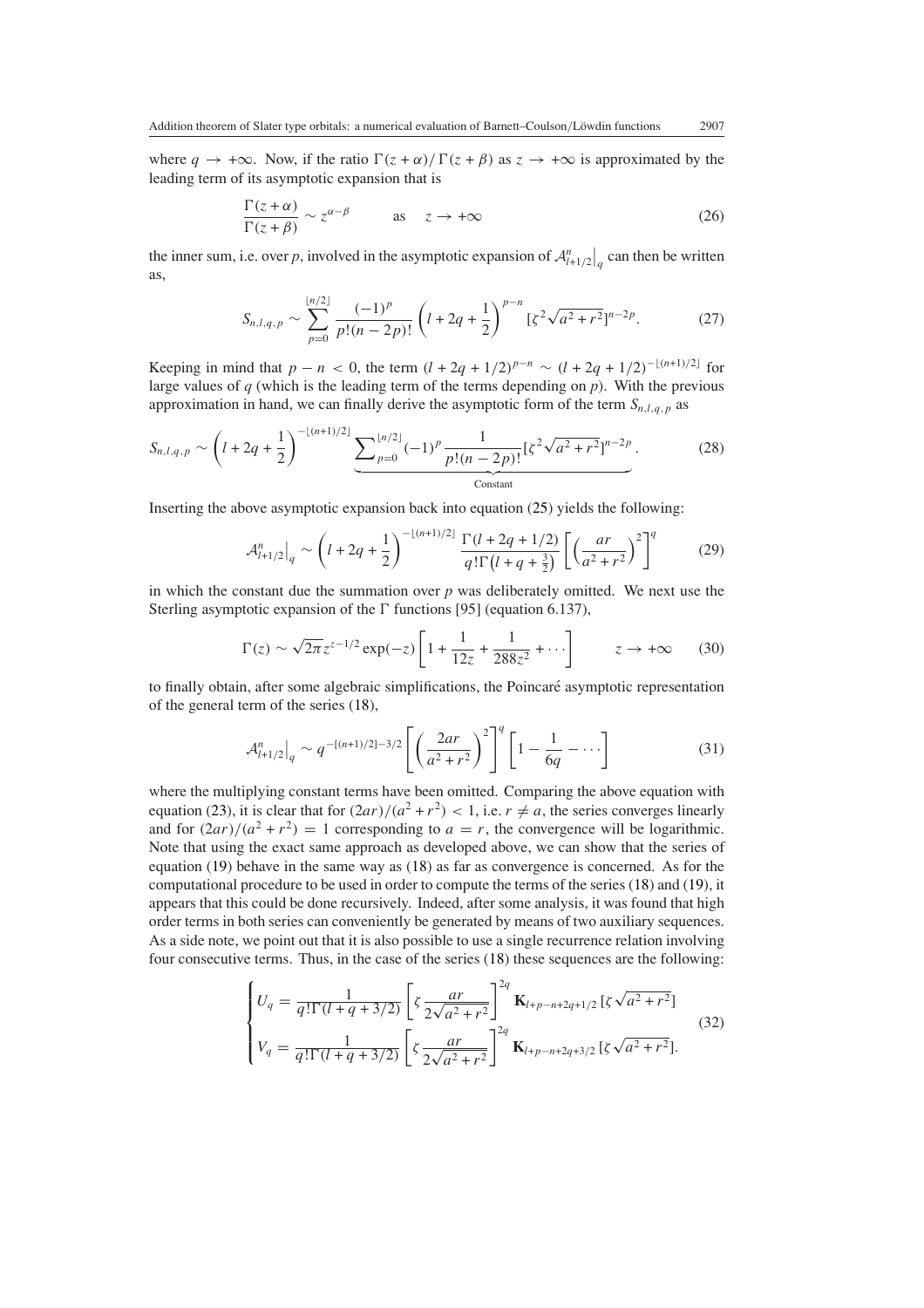Now, using the 3-term recurrence relation of the modified Bessel functions  $\mathbf{K}_v(z)$  [10, p 67] and after simple algebraic simplifications one obtains

<span id="page-10-1"></span>
$$
\begin{cases}\nU_{q+1} = \frac{\left[ (\zeta ar)/(2\sqrt{a^2 + r^2}) \right]^2}{(q+1)(l+q+3/2)} U_q + \frac{\left[ (\zeta ar)/(2\sqrt{a^2 + r^2}) \right]^2}{(q+1)(l+q+3/2)} \frac{2(l+p-n+2q+3/2)}{\zeta \sqrt{a^2 + r^2}} V_q \\
V_{q+1} = \frac{\left[ (\zeta ar)/(2\sqrt{a^2 + r^2}) \right]^2}{(q+1)(l+q+3/2)} V_q + \frac{2(l-p+n+2q+5/2)}{\zeta \sqrt{a^2 + r^2}} U_{q+1}.\n\end{cases} (33)
$$

<span id="page-10-0"></span>As for the initialization of the procedure, the values of  $U_0$  and  $V_0$  have to be computed and this can also be done recursively. Indeed, using the recurrence relation connecting  $\mathbf{K}_{\nu-1}(z)$ ,  $\mathbf{K}_{\nu}(z)$ and  $\mathbf{K}_{\nu+1}(z)$  [77, p 79] we obtain

$$
W_{l+1} = \frac{1}{(l+3/2)(l+1/2)}W_{l-1} + \frac{2(l+p-n)+1}{l+3/2}\frac{1}{\zeta\sqrt{a^2+r^2}}W_l.
$$
 (34)

Clearly the above relationship can be used to compute both  $U_0$  and  $V_0$  since  $U_0 = W_l$  while  $V_0 = (l + 1/2)W_{l+1}$ . To summarize the computational procedure, the values of  $U_0$  and  $V_0$ are first computed using equation [\(34\)](#page-10-0) which is then followed by the evaluation of the terms  $U_1, V_1, U_2, V_2, \ldots$  by means of equation [\(33\)](#page-10-1).

#### **5. Numerical results**

Since the most difficult multicentre integrals, i.e. three-centre one-electron and exchange integrals are represented by infinite series which ultimately will involve high order BCLFs an important question to ask is: how fast can such functions be calculated? In our first experiment, cf table [1,](#page-11-0) we have used the series representation of equation [\(18\)](#page-7-0) to evaluate  $\mathcal{A}_{1/2}^1(1.5, 3, r)$  and  $\mathcal{A}_{10+1/2}^1(1.5, 3, r)$  for various values of *r*. The values of *r* were chosen to be the nodes of a Gauss–Legendre quadrature allowing us to simulate what happens in practice, i.e. numerical integration within adjacent subdomains. As predicted by the analysis in the previous section, the convergence of the series representation [\(18\)](#page-7-0) deteriorates badly as one goes near the cusp since the series becomes logarithmically convergent. The discussion about linear and logarithmic convergence being somewhat abstract, it is of interest to give a simple example that can help illustrate the difficulties. For such a purpose, let  $r_n$  be the residual between the limit of the series to be summed and its *n*th partial sum. Equation [\(22\)](#page-8-2) can then be re-written as

$$
\frac{r_{n+1}}{r_n} = \rho_n. \tag{35}
$$

<span id="page-10-3"></span><span id="page-10-2"></span>Now, using the above equation, one can estimate the number of terms *p* to be computed in order to gain an extra significant digit. Indeed, assuming that the ratio of equation [\(35\)](#page-10-2) is approximately constant for *n* larger than some *N* we can write

$$
\frac{r_{n+1}}{r_n} = \tilde{\rho}, \quad \text{for} \quad n > N \quad \implies \quad r_{N+p} = \tilde{\rho}^p r_N. \tag{36}
$$

Using the second of the above equations, we can estimate the number of extra terms,  $p$ , to be computed in order to gain an extra significant digit which in other words corresponds to a reduction of the residual error by a factor of 10 at least, i.e.  $r_{N+p} \approx 0.1 r_N$  one obtains.

$$
p \approx -\frac{1}{\log_{10} \tilde{\rho}}.\tag{37}
$$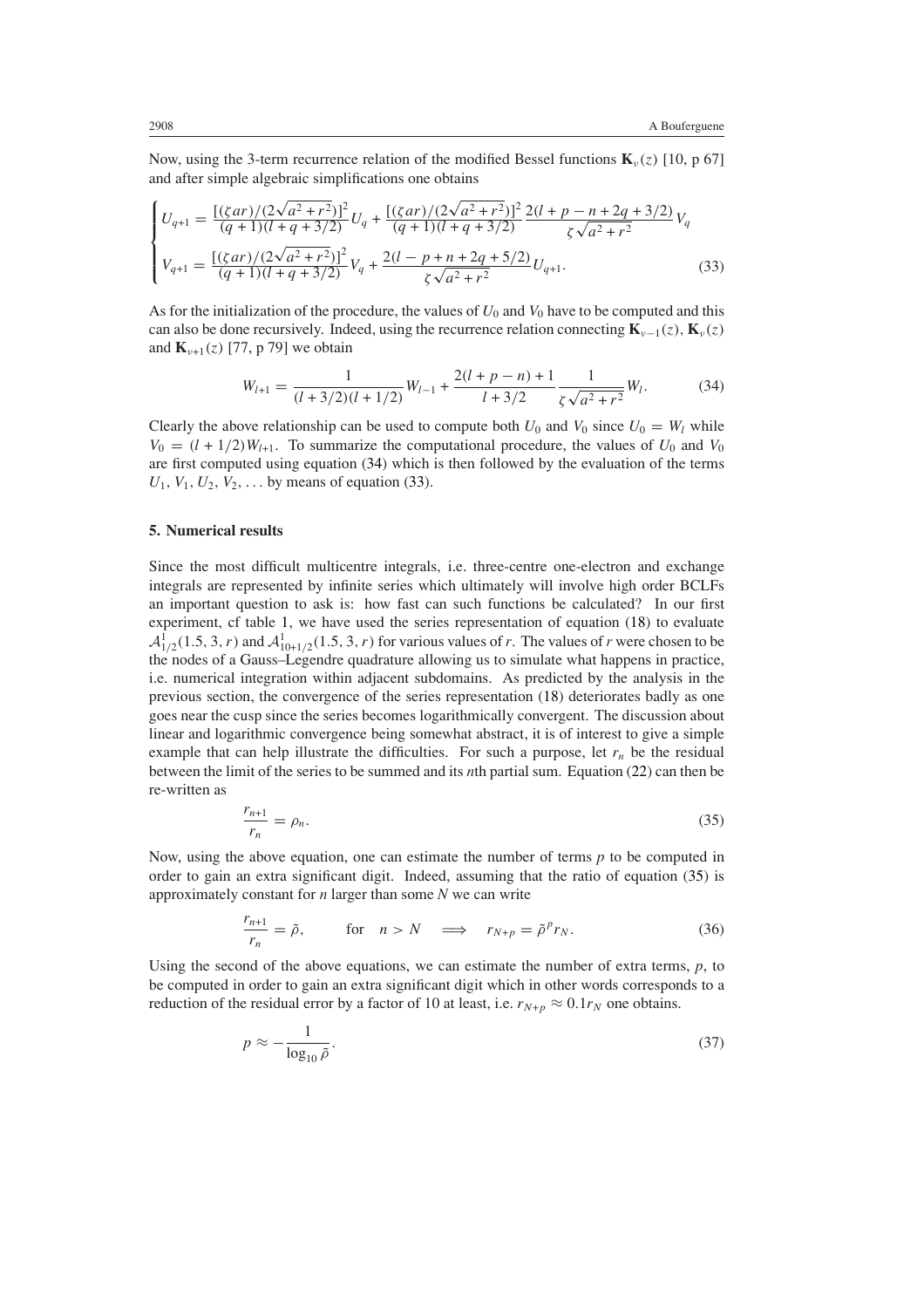| et                                                                                                                                | ì<br>$1 - 1$<br>be orbitals:          |
|-----------------------------------------------------------------------------------------------------------------------------------|---------------------------------------|
| ┃ ) (5) 】 り 7 16 4 1 1 1<br>$\frac{1}{2}$<br>$\begin{bmatrix} 1 & 1 \\ 1 & 0 \\ 0 & 0 \\ 0 & 0 \end{bmatrix}$<br>$\mathfrak{g}_0$ | n of Barnett–Coulson/Löwdin functions |
|                                                                                                                                   | 6067<br>)<br>S                        |

| of the nodes generated by a Gauss–Legendre quadrature of order 32 in the interval [0, 3]. Numbers between parentheses denote powers of 10. |         |                        |                            |          |                        |  |  |  |
|--------------------------------------------------------------------------------------------------------------------------------------------|---------|------------------------|----------------------------|----------|------------------------|--|--|--|
| $\mathcal{A}_{1/2}^1$                                                                                                                      | $N_0$   | $u_9(S_{70})$          | $\mathcal{A}_{10+1/2}^{1}$ | $N_{10}$ | $u_9(S_{70})$          |  |  |  |
| $2.3368413752977(-2)$                                                                                                                      | 35      | $2.3368413752977(-2)$  | $1.8073166067480(-7)$      | 29       | $1.8073166067482(-7)$  |  |  |  |
| $2.6254911201400(-2)$                                                                                                                      | 43      | $2.6254911201400(-2)$  | $6.9356260324428(-7)$      | 37       | $6.9356260324430(-7)$  |  |  |  |
| $2.9469936149620(-2)$                                                                                                                      | 54      | $2.9469936149620(-2)$  | $2.3293670067865(-6)$      | 48       | $12.3293670067866(-6)$ |  |  |  |
| $3.3027498294499(-2)$                                                                                                                      | 68      | $3.3027498294499(-2)$  | $6.9415434215744(-6)$      | 62       | $6.9415434215745(-6)$  |  |  |  |
| $3.6920483504673(-2)$                                                                                                                      | 87      | $3.6920483504673(-2)$  | $1.8556430893949(-5)$      | 81       | $1.8556430893949(-5)$  |  |  |  |
| $4.1114645786874(-2)$                                                                                                                      | 113     | $4.1114645786874(-2)$  | $4.4892043573348(-5)$      | 107      | $4.4892043573348(-5)$  |  |  |  |
| $4.5543676069479(-2)$                                                                                                                      | 149     | $4.5543676069479(-2)$  | $9.8982707632397(-5)$      | 143      | $9.8982707632397(-5)$  |  |  |  |
| $5.0106718322757(-2)$                                                                                                                      | 201     | $5.0106718322757(-2)$  | $2,000$ 589 293 5521 (-4)  | 195      | $2.0005892935521(-4)$  |  |  |  |
| $5.4669909580880(-2)$                                                                                                                      | 276     | $5.4669909580880(-2)$  | $3.7238856742346(-4)$      | 270      | $3.7238856742345(-4)4$ |  |  |  |
| $5.9073389749205(-2)$                                                                                                                      | 389     | $5.9073389749209(-2)4$ | $6.4083777762497(-4)$      | 383      | $6.4083777763127(-4)$  |  |  |  |
| $6.3144596949428(-2)$                                                                                                                      | 566     | $6.3144596950975(-2)$  | $1.0228884342960(-3)$      | 560      | $1.0228884355859(-3)$  |  |  |  |
| $6.6717463317550(-2)$                                                                                                                      | 855     | $6.6717463440424(-2)$  | $1.5187916233106(-3)$      | 849      | $1.5187917193934(-3)$  |  |  |  |
| $6.9655464206049(-2)$                                                                                                                      | 1351    | $16.9655468521449(-2)$ | $2.1037303315661(-3)$      | 1345     | $2.1037337047017(-3)$  |  |  |  |
| $7.1874700757783(-2)$                                                                                                                      | 2 2 6 5 | $7.1874775178110(-2)$  | $2.7268871641746(-3)$      | 2259     | $2.7269467711057(-3)$  |  |  |  |
| $7.3361880646265(-2)$                                                                                                                      | 4 1 0 2 | $7.3362523446038(-2)$  | $3.3207489408629(-3)$      | 4096     | $3.3212837924541(-3)$  |  |  |  |
| $7.4181851223704(-2)$                                                                                                                      | 8 2 6 2 | $7.4184580774215(-2)$  | $3.8195828768676(-3)$      | 8256     | $3.8219564467457(-3)$  |  |  |  |
| $7.4470708894180(-2)$                                                                                                                      | 19441   | $7.4476146096178(-2)$  | $4.1805310088260(-3)$      | 19435    | $4.1854615485184(-3)$  |  |  |  |
| $7.4413484379159(-2)$                                                                                                                      | 58 6 63 | $7.4418206246767(-2)$  | $4.3974732388610(-3)$      | 58 657   | $4.4018921438087(-3)$  |  |  |  |
| $7.4209389122025(-2)$                                                                                                                      | 280690  | $7.4210856311962(-2)$  | $4.4996062820439(-3)$      | 280684   | $4.5009959117665(-3)$  |  |  |  |
| $7.4031410926667(-2)$                                                                                                                      | 4201290 | $7.4031421257652(-2)$  | $4.5337627390897(-3)$      | 4201283  | $4.5337560994439(-3)$  |  |  |  |
|                                                                                                                                            |         |                        |                            |          |                        |  |  |  |

**Table 1.** Effect of the *u* transformation on the convergence rate of the infinite series [\(18\)](#page-7-2) representing the BCLFs  $A_{l+1/2}^1(3/2, 3, r)$  where  $\lambda = 0$  and  $\lambda = 10$ . The values of *r* are a subset

<sup>1</sup> Columns (3) and (6) represent the number of terms required to achieve an accuracy of  $10^{-15}$ .<br><sup>2</sup> Subscripts occurring in columns (4) and (7) indicate the number of exact digits obtained after 70 terms.<br><sup>3</sup> Underline

<span id="page-11-0"></span>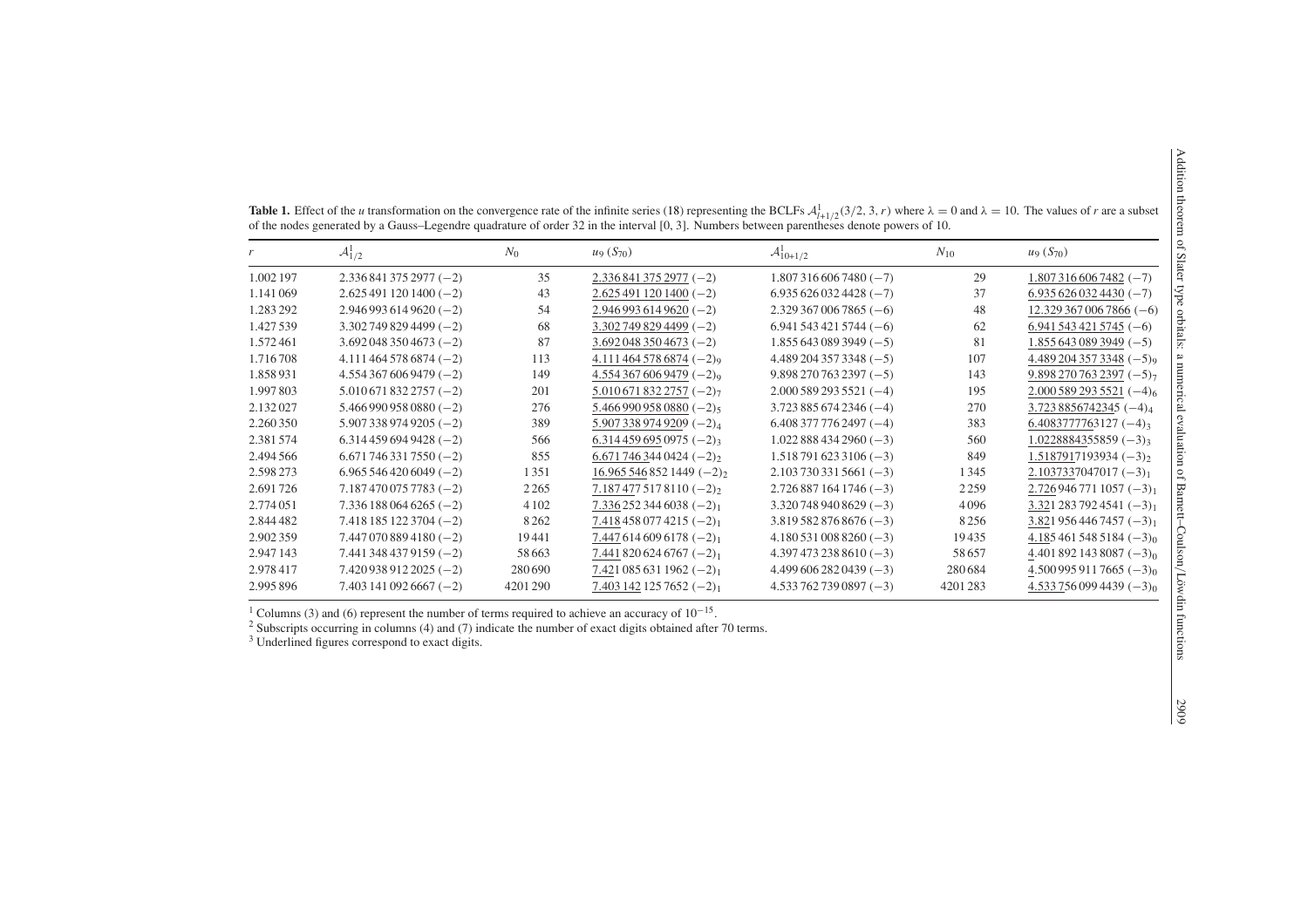

Figure 1. Number of terms to be evaluated to gain an extra significant digit as a function of the ratio [\(36\)](#page-10-3). Note the extreme computational difficulty as the series goes becomes logarithmically convergent.

A plot (figure 1) of the above relationship clearly demonstrates the immense computational challenge one faces when direct summation is used to estimate the limit of an infinite series especially when it is logarithmically convergent. Even for linearly convergent series direct summations can be time consuming because of the number of terms required to ensure an accurate result. To remedy the difficulties inherent to direct summation procedures, the option is to make use of a suitable convergence accelerator.

In the case under study, equation [\(18\)](#page-7-0) represents a sum of monotonic series and such a situation is ideal for the application of the so-called Levin *u* transformation which is defined as

$$
u_k(S_n) = \frac{N_{k,n}}{D_{k,n}}\tag{38}
$$

where  $N_{k,n}$  and  $D_{k,n}$  are computed recursively using the following 3-term relationship [96 (equation 7.2-8)]:

$$
\mathcal{L}_{k+1}^{(n)}(\beta) = \mathcal{L}_k^{(n+1)}(\beta) - \frac{\beta + n}{\beta + n + k + 1} \left(\frac{\beta + n + k}{\beta + n + k + 1}\right)^{k-1} \mathcal{L}_k^{(n)}.
$$
 (39)

As for the initialization of the above relationship, the following is used:

$$
\mathcal{L}_{0,n} = \begin{cases}\n\frac{S_n}{(\beta + n)^l a_n} & \text{for the numerator} & N_{k,n} \\
\frac{1}{(\beta + n)^l a_n} & \text{for the denominator} & D_{k,n}.\n\end{cases}
$$
\n(40)

It is important to note that the above equation yields the Levin  $u$  transformation if  $l = 1$  holds. Mild extensions of the general Levin transformation can be obtained for *l >* 1 [96, equation (7.1-8)]. For the numerical experiments considered in table [1,](#page-11-0) the parameters  $\beta$  and *l* occurring as part of the initialization step were respectively set to 1 and 3. Note that such a value was experimentally determined after trying  $l = 1$  and  $l = 2$  and noting that  $l = 3$  gave slightly better results than in other cases. As a result of applying the Levin *u* transformation, a dramatic improvement in the convergence can be noted as can be seen from the results shown in columns 4 and 7 of table [1.](#page-11-0) However, in the vicinity of the cusp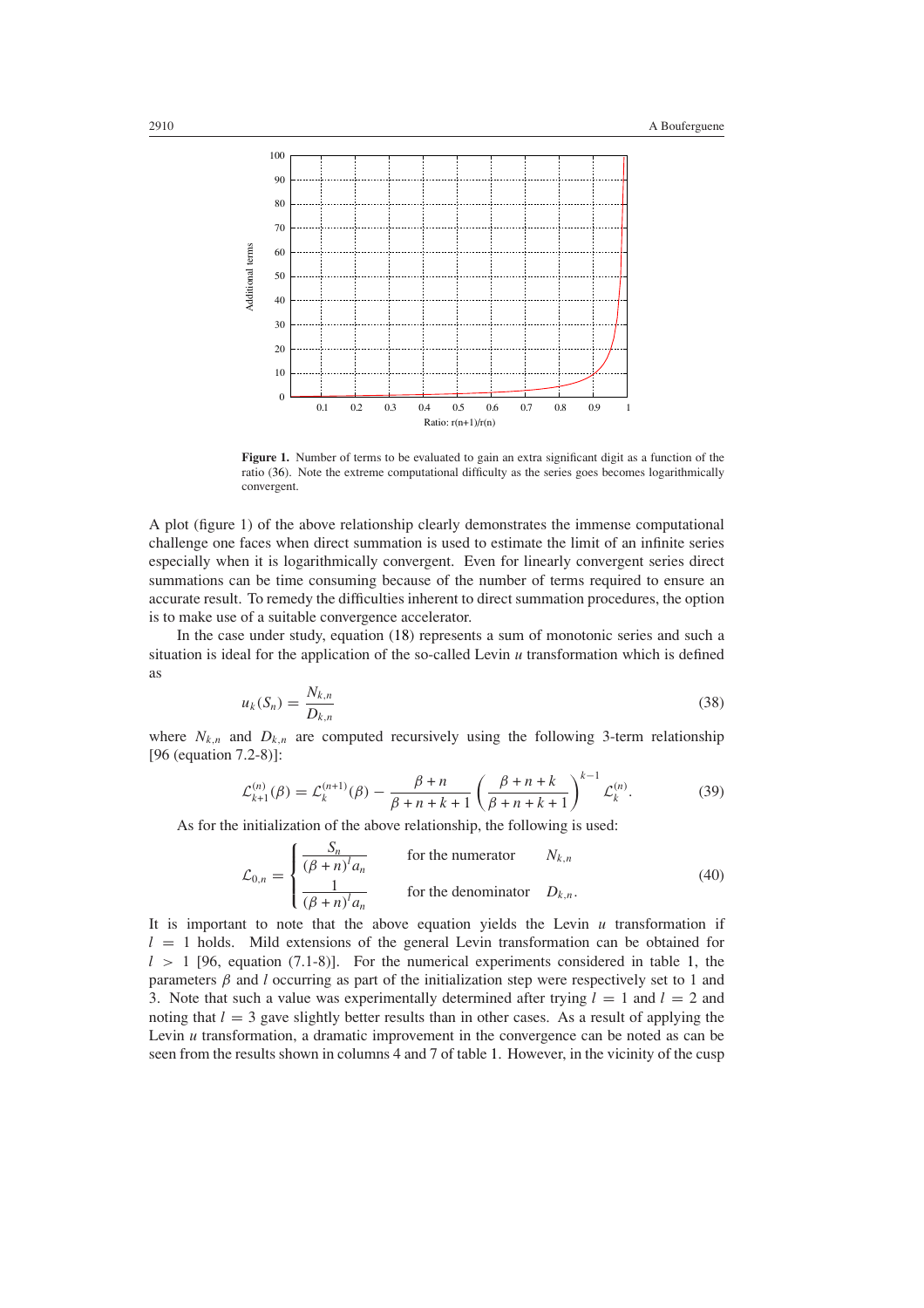the accuracy is still far from acceptable since even after applying the *u* transformation to the first 70 terms of the series [\(18\)](#page-7-0), we only gained 3 to 4 additional significant digits. Of course, computing more terms of the original series is always an option that would produce more exact digits but this would slow the resulting computational procedures making them too much time consuming to be used in practice. On the other hand, since equation [\(18\)](#page-7-0) involves monotonic series with positive terms, it may be used for benchmarking because of its numerical stability.

As an alternative to the symmetrical series expansion [\(18\)](#page-7-0), one can use the integral representation [\(17\)](#page-6-0) of BCLFs for their evaluation. Needless to say that in such a case an appropriate numerical integration technique is of paramount importance. This approach is expected to be faster (on average) since the number of operations involved in the computation is constant regardless of the values taken by  $r$ , i.e. near or away from the cusp. As a case study, the BCLF  $A^1_{l+1/2}(\zeta, a, r)$  is chosen since as mentioned in section 2 when an arbitrary STO is expanded within the one-centre expansion method it always amounts to expanding either the 1s orbital or the Yukawa potential. When considering the integral representation of  $\mathcal{A}_{l+1/2}^1(\zeta, a, r),$ 

$$
\mathcal{A}^1_{l+1/2}(\zeta, a, r) = \zeta \int_0^{+\infty} \mathbf{I}_{l+1/2} \left[ \frac{ar}{2u} \right] \exp \left\{ -\zeta^2 u - \frac{a^2 + r^2}{4u} \right\} du \tag{41}
$$

<span id="page-13-1"></span>it can be seen that the integrand goes to zero for  $u \rightarrow 0$  and  $u \rightarrow +\infty$  which indicates that the integrand has at least one extremum in the domain  $[0, +\infty)$ . As a confirmation of this, the integrand in the above equation was plotted for different values of *λ* and for two different values of *r*. Figure [2](#page-14-0) clearly shows that the function to be integrated has a distorted bell shape which is the major contributor to the integral and as one goes farther the contribution becomes negligible. As a consequence, it is expected that a crude Gauss–Laguerre quadrature will not be sufficiently accurate since several nodes are located in the regions which contribute marginally to the final result.

To increase the accuracy of our computation, we have chosen a hybrid method which combines Gauss–Legendre and Gauss–Laguerre quadratures. To maximize the performance of such an approach, it is advisable to first determine, albeit approximately, the location of the extremum of the integrand so to concentrate the node within such a region. Of course, the issue of locating the maximum of the integrand at a low computational cost is an issue that needs to be resolved first. Because in practice, only BCLFs of the form  $\mathcal{A}^0_{l+1/2}(\zeta, a, r)$ and  $A^1_{l+1/2}(\zeta, a, r)$  are needed, we will use the last of these to illustrate the method used to approximately locate the maximum of the integrand. Starting with the derivative we have

$$
\mathcal{F}'_{l+1/2}(\zeta, a, r | u) = \frac{d}{du} \mathbf{I}_{l+1/2} \left[ \frac{ar}{2u} \right] + \left( -\zeta^2 u - \frac{a^2 + r^2}{4u} \right) \mathbf{I}_{l+1/2} \left[ \frac{ar}{2u} \right] \tag{42}
$$

in which the exponential term was removed since it does not affect the sign of the derivative. Using the recurrence relations[77, p 79],

$$
\mathbf{I}'_{\nu}(z) = \frac{\nu}{z} \mathbf{I}_{\nu}(z) + \mathbf{I}_{\nu+1}(z) \quad \text{and} \quad \mathbf{I}'_{\nu}(z) = -\frac{\nu}{z} \mathbf{I}_{\nu}(z) + \mathbf{I}_{\nu-1}(z) \quad (43)
$$

and the fact that modified Bessel functions  $\mathbf{I}_{\nu}(z)$  decrease with increasing values of  $\nu$ , we can finally bracket the derivative of the integrand as follows:

<span id="page-13-0"></span>
$$
\left(-\zeta^{2} - \frac{l+1/2}{u} + \frac{(a-r)^{2}}{4u^{2}}\right) \mathbf{I}_{\nu} \left[\frac{ar}{2u}\right] < \mathcal{F}'_{l+1/2}(\zeta, a, r|u) \\
&< \left(-\zeta^{2} + \frac{l+1/2}{u} + \frac{(a-r)^{2}}{4u^{2}}\right) \mathbf{I}_{\nu} \left[\frac{ar}{2u}\right].\n\tag{44}
$$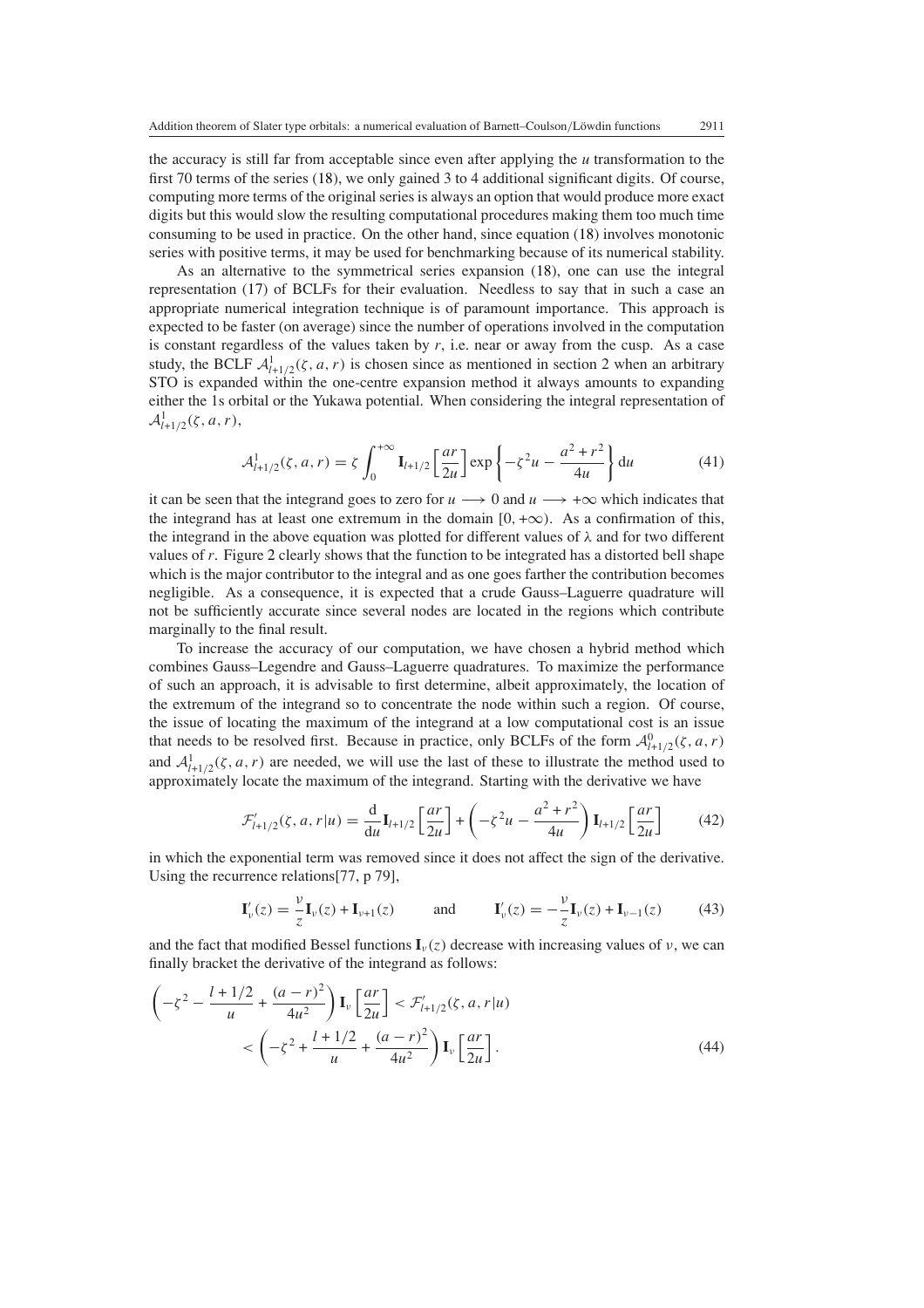

<span id="page-14-0"></span>**Figure 2.** Shape of the integrand occurring in equation [\(17\)](#page-6-0) for  $n = 1$ . (*a*)  $\zeta = 1$ ,  $\alpha = 3$  and  $r = 1.5$ , (*b*)  $\zeta = 1$ ,  $a = 3$  and  $r = 2.99$ .

<span id="page-14-1"></span>The positive roots of the bracketing functions can easily be computed as

$$
\begin{cases}\nu_0^{\text{lower}} = \frac{-(l+1/2) + \sqrt{(l+1/2)^2 + \zeta^2(a^2+r^2)}}{2\zeta^2} \\
u_0^{\text{upper}} = \frac{(l+1/2) + \sqrt{(l+1/2)^2 + \zeta^2(a^2+r^2)}}{2\zeta^2}.\n\end{cases} (45)
$$

From a computational standpoint,  $u_{\text{max}}$  can, as a first guess, be approximated by the positive root of either the lower or the upper bracketing functions [\(44\)](#page-13-0). Refining such an extremum using a standard method for root finding is only costly when ran for the first time, i.e. the first value of the *r*. In fact, since the interest is to generate BCLFs for a set of increasing values of *r*, i.e.  $\{r_1 < r_2 < \cdots < r_n\}$ , it was found that (cf figure [2\)](#page-14-0) the root of  $\mathcal{F}'_{l+1/2}(\zeta, a, r_i | u)$ can be used as an approximation to the root of  $\mathcal{F}'_{l+1/2}(\zeta, a, r_{i+1}|\mu)$ . In such a case, the computational cost of the refinement procedure becomes marginal. In table [2,](#page-15-0) we have listed the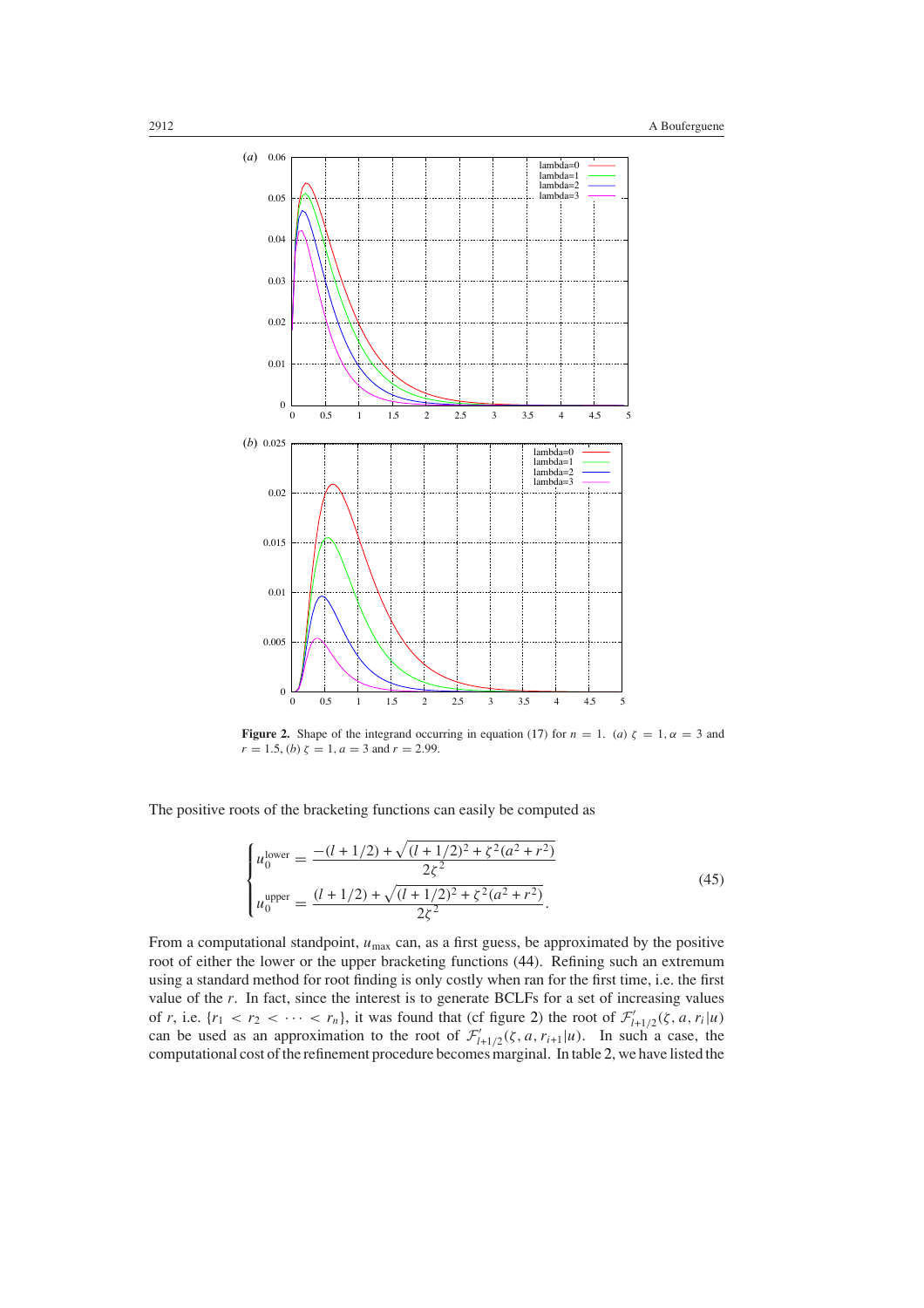|           | ${\cal A}^1_{1/2}$      | $LL(80, 16)^{(a)}$      | $Lag(64)^{(b)}$          | $\mathcal{A}_{10+1/2}^{1}$    | $LL(80, 16)^{(a)}$            | $Lag(64)^{(b)}$    |
|-----------|-------------------------|-------------------------|--------------------------|-------------------------------|-------------------------------|--------------------|
| 1.002 197 | $2.3368413752977(-2)$   | $2.3368413752977(-2)$   | $2.3368513605(-2)$       | $1.8073166067480(-7)$         | $1.8073166067480(-7)$         | $1.756470005(-7)$  |
| 1.141 069 | $2.6254911201400(-2)$   | $2.6254911201400(-2)$   | $2.6254993278(-2)$       | $6.9356260324428(-7)$         | $6.9356260324428(-7)$         | $6.9102199494(-7)$ |
| 1.283 292 | $2.9469936149620(-2)$   | $2.9469936149620(-2)$   | $2.9469830771(-2)$       | $2.3293670067865(-6)$         | $2.3293670067865(-6)$         | $2.3403339920(-6)$ |
| 1.427539  | $3.3027498294499(-2)$   | $3.3027498294499(-2)$   | $3.3027127694(-2)$       | $6.9415434215744(-6)$         | $6.9415434215744(-6)$         | $7.0166422937(-6)$ |
| 1.572461  | $3.6920483504673(-2)$   | $3.6920483504670(-2)$   | $3.6920216251(-2)$       | $1.8556430893949(-5)$         | $1.8556430893949(-5)$         | $1.8782747233(-5)$ |
| 1.716708  | $4.1114645786874(-2)$   | $4.1114645786873(-2)$   | $4.111\,525\,4373\;(-2)$ | $4.4892043573348(-5)$         | $4.4892043573348(-5)$         | $4.5241390098(-5)$ |
| 1.858931  | $4.5543676069479(-2)$   | $4.5543676069472(-2)$   | $4.5545146573(-2)$       | $9.898\,270\,763\,2397\(-5)$  | $9.898\,270\,763\,2397\;(-5)$ | $9.8943765548(-5)$ |
| 1.997803  | $5.0106718322757(-2)$   | $5.0106718322760(-2)$   | $5.0106873211(-2)$       | $2.0005892935521(-4)$         | $2.0005892935525(-4)$         | $1.9861119797(-4)$ |
| 2.132027  | $5.4669909580880(-2)$   | $5.4669909580862(-2)$   | $5.4666315712(-2)$       | $3.7238856742346(-4)$         | $3.7238856742349(-4)$         | $3.6953588880(-4)$ |
| 2.260350  | $5.9073389749205(-2)$   | $5.9073389749210(-2)$   | $5.9069098196(-2)$       | $6.408\,377\,776\,2497\;(-4)$ | $6.408\,377\,776\,2492\;(-4)$ | $6.4012590114(-4)$ |
| 2.381574  | $6.3144596949428(-2)$   | $6.3144596949409(-2)$   | $6.3148677134(-2)$       | $1.0228884342960(-3)$         | $1.0228884342935(-3)$         | $1.0297738798(-3)$ |
| 2.494 566 | $6.6717463317550(-2)$   | $6.6717463317542(-2)$   | $6.6731363671(-2)$       | $1.5187916233106(-3)$         | $1.5187916233165(-3)$         | $1.5307482344(-3)$ |
| 2.598 273 | $6.9655464206049(-2)$   | $6.9655464206102(-2)$   | $6.9660804110(-2)$       | $2.1037303315661( -3)$        | $2.1037303315628(-3)$         | $2.1039322756(-3)$ |
| 2.691726  | $7.1874700757783(-2)$   | $7.1874700757726(-2)$   | $7.1855234665(-2)$       | $2.7268871641746(-3)$         | $2.7268871641742(-3)$         | $2.7044281610(-3)$ |
| 2.774 051 | $7.3361880646265(-2)$   | $7.3361880646301(-2)$   | $7.3335396327(-2)$       | $3.3207489408629(-3)$         | $3.3207489408630(-3)$         | $3.2951488466(-3)$ |
| 2.844 482 | $7.4181851223704(-2)$   | $7.4181851223851(-2)$   | $7.4176754988(-2)$       | $3.8195828768676(-3)$         | $3.8195828768682(-3)$         | $3.8168253305(-3)$ |
| 2.902359  | $7.4470708894180(-2)$   | $7.4470708894205(-2)$   | $7.4487235156(-2)$       | $4.1805310088260(-3)$         | $4.1805310088459(-3)$         | $4.1990125597(-3)$ |
| 2.947 143 | $7.4413484379159(-2)$   | 7.441 348 437 9175 (-2) | $7.4434988721(-2)$       | $4.3974732388610(-3)$         | $4.3974732388298(-3)$         | $4.4204537948(-3)$ |
| 2.978417  | 7.420 938 912 2025 (-2) | 7.420 938 912 2001 (-2) | $7.422788807(-2)$        | $4.4996062820439(-3)$         | $4.4996062820445(-3)$         | $4.5194068730(-3)$ |
| 2.995896  | $7.4031410926667(-2)$   | 7.403 141 092 5701 (-2) | $7.4048323493(-2)$       | $4.5337627390897(-3)$         | $4.5337627390751(-3)$         | $4.5519389339(-3)$ |
|           |                         |                         |                          |                               |                               |                    |

**Table 2.** Comparison of the numerical quadrature obtained by: (1) <sup>a</sup> combination Gauss–Legendre*/*Gauss–Laguerre and (2) <sup>a</sup> pure Gauss–Laguerre quadrature(s)

<sup>a</sup> Computation using a combination of Gauss–Legendre of order 64 within [0,  $2u_{\text{max}}$ ] and Gauss–Laguerre in [ $2u_{\text{max}}$ , + $\infty$ ).

b Computation using <sup>a</sup> Gauss–Laguerre of order 64 within [0*,* <sup>+</sup>∞*)*.

<span id="page-15-0"></span>Underlined figures correspond to exact digits.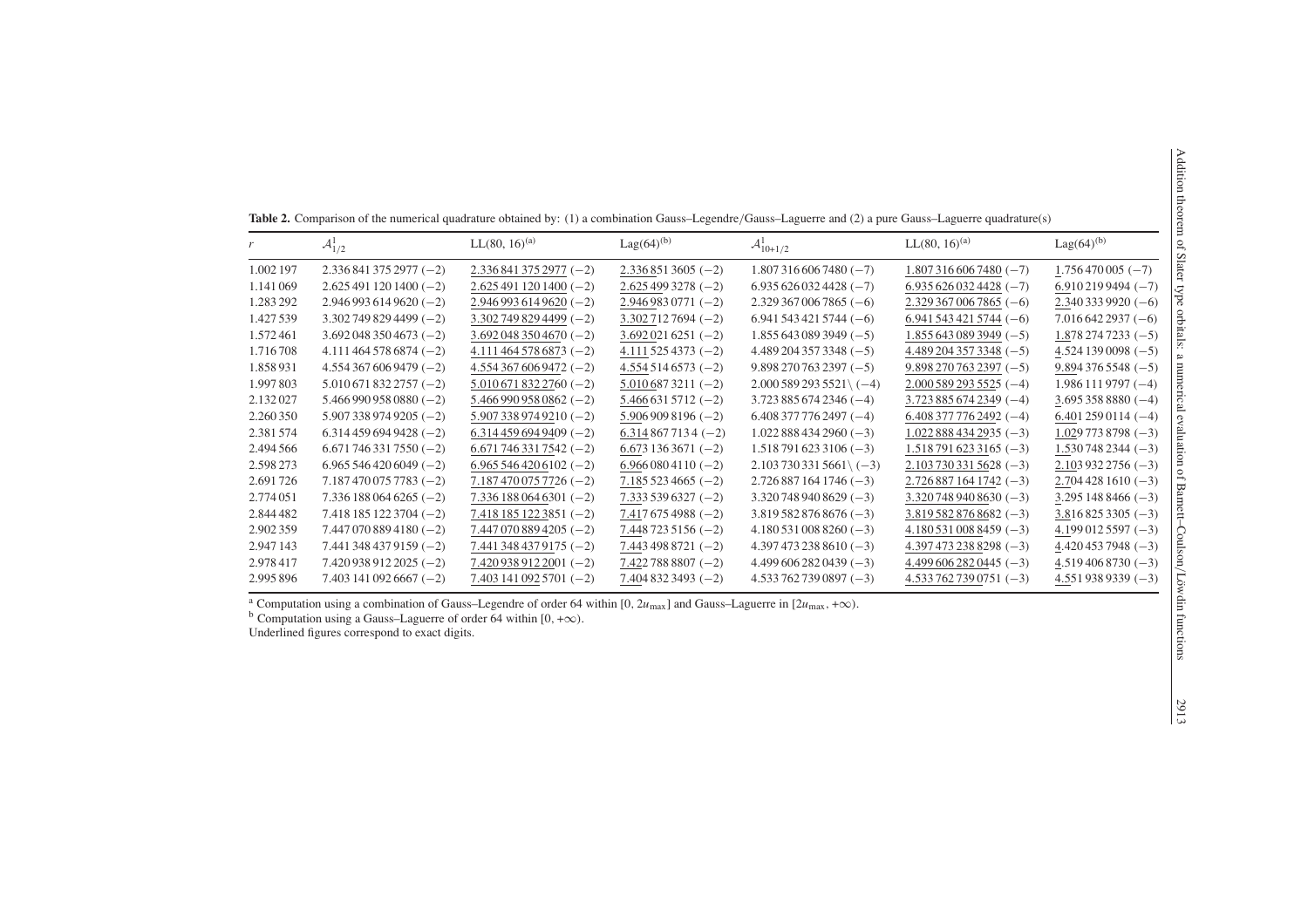computations performed with the methods described above, i.e. Gauss–Laguerre and the hybrid Gauss–Legendre*/*Laguerre quadratures. Clearly, the hybrid method yields the accuracy required by subsequent calculations of multicentre integrals and more importantly the complexity of the algorithm does not change regardless of the value of *r* being far or close to the cusp.

### **6. Concluding remarks**

Within the framework of the so-called one-centre expansion method, the evaluation of multicentre integrals is carried out following two main approaches. In the first, multicentre integrals are first represented by closed analytical formulae or infinite series. Such closed formulae or series are then evaluated using suitable numerical procedures. As for the second category of methods, they combine to a certain extent numerical integration and analytical methods. As a consequence it becomes necessary to evaluate the Fourier coefficients (which only depend on *ζ,a* and *r*) occurring in the infinite series describing the displaced STO. In the present work, some analytical and numerical aspects of such coefficients, which are referred to as BCLFs,  $A_{l+1/2}^n(\zeta, a, r)$ , were investigated. This work was motivated by the need to simplify the expressions of multicentre integrals which previously [89] had to be written as a sum of integrals. Because in each of these integrals a special analytical form had to be used, the computational procedures were rather cumbersome. In this paper, we have considered alternative routes in which BCLFs were represented by symmetrical forms allowing one to avoid splitting the radial integration domain  $[0, +\infty)$ , into several subdomains. The first of avoid splitting the radial integration domain  $[0, +\infty)$ , into several subdomains. The first of such symmetrical forms is a series expansion [\(18\)](#page-7-0) in terms of Bessel functions  $\mathbf{K}_{\nu}(\zeta \sqrt{a^2 + r^2})$ which was found to be linearly convergent for  $r \neq a$  and logarithmically convergent on the cusp  $r = a$ . From a numerical standpoint such a series cannot be efficiently used in practice since as one gets closer to the cusp the convergence deteriorates badly and even a convergence accelerator such as Levin *u* transformation would require a large number of terms to achieve an acceptable accuracy. For benchmarking purposes, we expect that the series expansion [\(18\)](#page-7-0) can be safely used because of its numerical stability. The second symmetrical form we examined was the integral representation [\(17\)](#page-6-0). It was found that by appropriately mixing Gauss–Legendre and Gauss–Laguerre numerical quadratures, BCLFs can in general be accurately computed (ten significant digits at least). To achieve such an accuracy, the range  $[0, +\infty)$  is divided into two intervals  $[0, 2u_{\text{max}}]$  and  $[2u_{\text{max}}, +\infty)$  where Gauss–Legendre and Gauss–Laguerre quadratures were respectively applied. As for  $u_{\text{max}}$ , it corresponds to the only extremum of the integrand in equation [\(41\)](#page-13-1) which is first approximated by the one of the roots in equation [\(45\)](#page-14-1) and then refined to be sufficiently close to the true extremum of the function to be integrated.

#### **Acknowledgments**

The author wishes to thank the referees for their insightful comments and suggestions. A computer time grant from WestGrid Canada is gratefully acknowledged.

## **References**

- [1] Kato T 1957 *Commun. Pure. Appl. Math.* **10** 151
- [2] Agmon S 1982 *Lectures on Exponential Decay of Solutions of Second-Order Elliptic Equations : Bound on Eigenfunctions of N-Body Schrodinger Operators ¨* (Princeton, NJ: Princeton University Press)
- [3] Slater J C 1930 *Phys. Rev.* **36** 57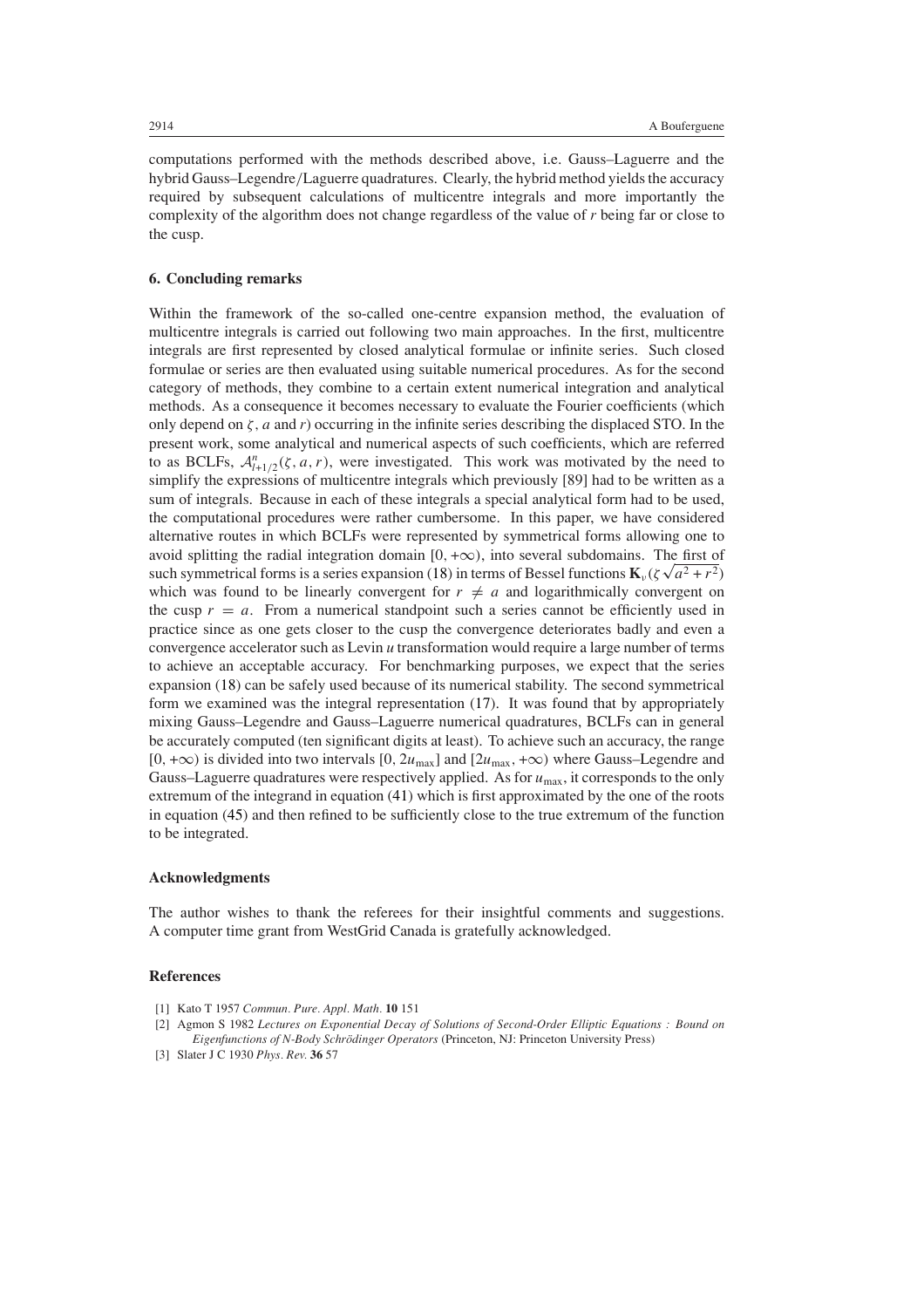- [4] Danos M and Maximon L 1965 *J. Math. Phys.* **6** 766
- [5] Filter E and Steinborn E O 1980 *J. Math. Phys.* **21** 2725
- [6] Homeier H H H, Weniger E J and Steinborn E O 1992 *Int. J. Quantum Chem.* **44** 405
- [7] Novosadov B 1983 *Int. J. Quantum Chem.* **24** 1
- [8] Steinborn E and Filter E 1980 *Int. J. Quantum Chem.* **18** 219
- [9] Weniger E J 1985 *J. Math. Phys.* **26** 276
- [10] Magnus W, Oberhettinger F and Soni R P 1966 *Formulas and Theorems for the Special Functions of Mathematical Physics* (New York: Springer)
- [11] Hylleraas E 1929 *Z. Phys.* **54** 347
- [12] Shull H and Löwdin P-O 1955 *J. Chem. Phys.* 23 1392
- [13] Löwdin P-O and Shull H 1956 Phys. Rev. A 101 1730
- [14] Guseinov I 1978 *J. Chem. Phys.* **69** 4990
- [15] Guseinov I 1985 *Phys. Rev.* A **31** 2851
- [16] Guseinov I 1988 *Phys. Rev.* A **37** 2314
- [17] Guseinov I 1980 *Phys. Rev.* A **22** 369
- [18] Guseinov I 1976 *J. Chem. Phys.* **65** 4718
- [19] Kaijser P and Smith V H Jr 1977 *Adv. Quantum Chem.* **10** 37
- [20] Yamaguchi T 1983 *Phys. Rev.* A **27** 646
- [21] Weniger E J and Steinborn E O 1984 *Phys. Rev.* A **29** 2268
- [22] Weniger E J 2000 *Int. J. Quantum Chem.* **76** 85
- [23] Weniger E J 2002 *Int. J. Quantum Chem.* **90** 92
- [24] Bouferguene A and Rinaldi D 1994 *Int. J. Quantum Chem.* **50** 21
- [25] Coolidge A S 1932 *Phys. Rev.* **42** 189
- [26] Barnett M P and Coulson C A 1951 *Phil. Trans. R. Soc.* **243** 221
- [27] Barnett M P 1963 *Methods in Computational Physics* vol 2 (New York: Academic) p 95
- [28] Löwdin P-O 1947 Arkiv Mat. Fys. Astr. 35 A 9
- [29] Löwdin P-O 1956 Adv. Phys. **5** 96
- [30] Duff K 1971 *Int. J. Comput.* **5** 111
- [31] Steinborn E O and Filter E 1975 *Theor. Chim. Acta.* **38** 247
- [32] Steinborn E O and Filter E 1975 *Theor. Chim. Acta.* **38** 261
- [33] Steinborn E O and Filter E 1975 *Theor. Chim. Acta.* **38** 273
- [34] Steinborn E and Filter E 1975 *Int. J. Quantum Chem. Symp.* **9** 435
- [35] Sharma R R 1976 *Phys. Rev.* A **13** 517
- [36] Rashid M A 1981 *J. Math. Phys.* **22** 271
- [37] Rashid M A 1982 *International Conference on ETO Multicenter Integrals (Tallahasse, 1981)* ed C A Weatherford and H W Jones (Dordrecht: Reidel) p 61
- [38] Jones H W and Weatherford C A 1978 *Int. J. Quantum Chem. Symp.* **12** 483
- [39] Jones H W *International Conference on ETO Multicenter Integrals (Tallahasse, 1981)* ed C A Weatherford and H W Jones (Dordrecht: Reidel) p 53
- [40] Jones H W 1988 *Phys. Rev.* A **38** 1065
- [41] Jones H W and Weatherford C A 1989 *J. Mol. Struct. (Theochem)* **199** 233
- [42] Jones H W 1991 *J. Comput. Chem.* **12** 1217
- [43] Jones H W 1992 *Int. J. Quantum Chem.* **41** 749
- [44] Jones H and Jain J 1996 *Int. J. Quantum Chem. Symp.* **30** 1257
- [45] Antone A 1985 *J. Math. Phys.* **26** 940
- [46] Suzuki N 1984 *J. Math. Phys.* **25** 1133
- [47] Suzuki N 1984 *J. Math. Phys.* **25** 3135
- [48] Suzuki N 1985 *Rep. Univ. Electro-Commun.* **36** 49
- [49] Suzuki N 1985 *J. Math. Phys.* **26** 3193
- [50] Suzuki N 1987 *J. Math. Phys.* **28** 769
- [51] Suzuki N 1990 *J. Math. Phys.* **31** 2314
- [52] Suzuki N 1992 *J. Math. Phys.* **33** 4288
- [53] Rico J F, López R and Ramírez G 1989 *J. Chem. Phys.* 91 4204
- [54] Rico J F, López R and Ramírez G 1989 *J. Chem. Phys.* 91 4213
- [55] Bouferguene A and Fares M 1994 *Int. J. Quantum Chem.* **51** 345
- [56] Prosser F P and Blanchard C H 1962 *J. Chem. Phys.* **36** 1112
- [57] Bonham R A, Peacher J L and Cox H L 1964 *J. Chem. Phys.* **40** 3083
- [58] Bonham R A 1965 *J. Phys. Soc. Japan* **20** 2260